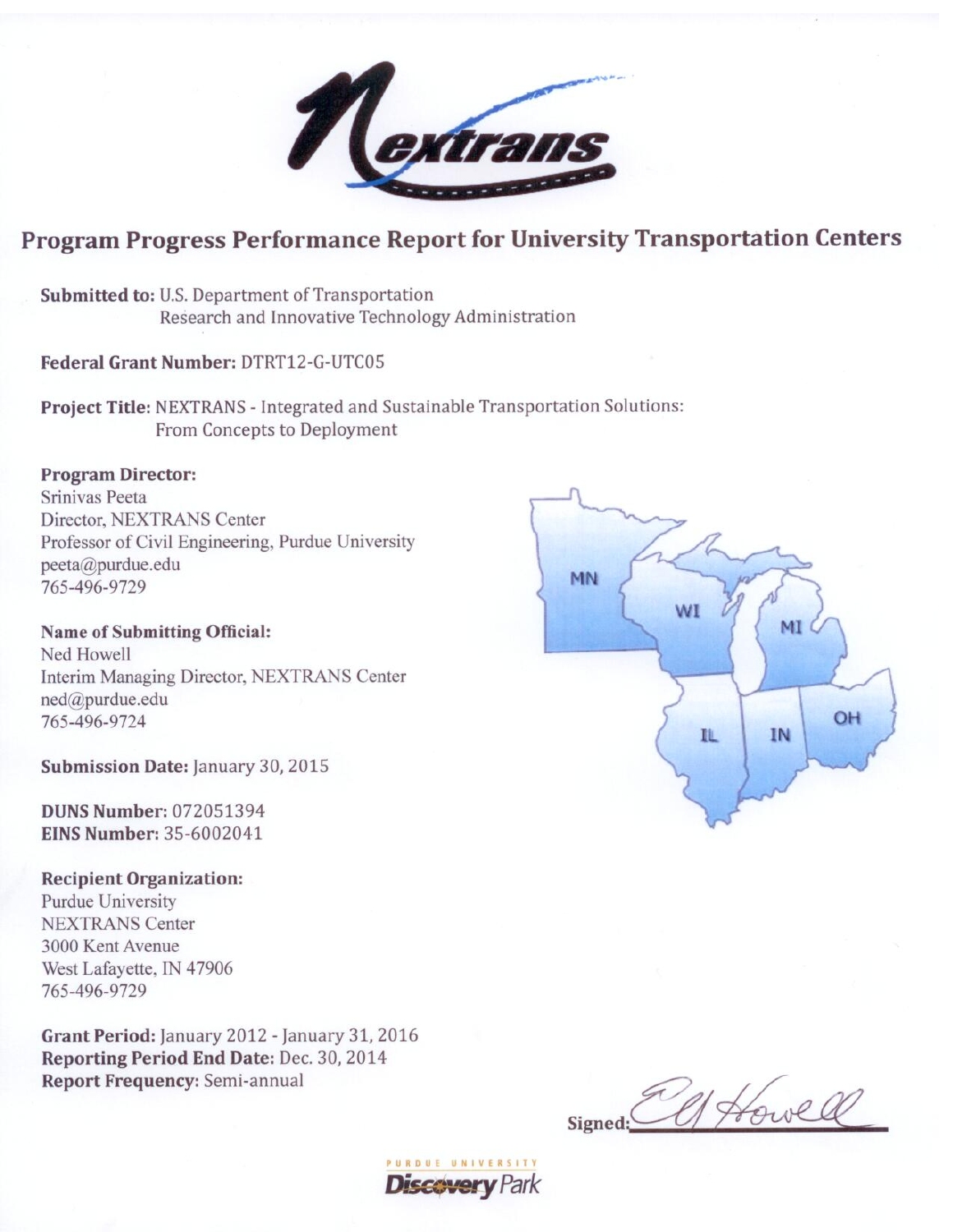### **Part 1: ACCOMPLISHMENTS**

## **Major Goals**

There have been no changes to program goals.

### **Major Activities**

*Use of Comparative Efficiency Analysis to Optimize Transportation Infrastructure Maintenance Strategy* 

- Developed and completed case studies, which involved performing Data Envelopment Analysis (DEA) modeling of the historical data of bridge maintenance
- Analyzed the results from the DEA modeling to identify the characteristics of maintenance parameters
- Completing the final report

*Developing Operational and Policy Insights into Next Generation Vehicle Needs Based on an Integrated Understanding of the Transportation and Energy System of Systems*

- Integrated microscopic traffic simulation capabilities with existing agent-based modeling framework.
- Completed detailed Indianapolis network.
- Finalized the experiment setup.

*Truck Activity and Wait Times at International Border Crossings*

- Received and pre-processed additional geo-fence based time and location data for trucks using the Ambassador Bridge and Blue Water Bridge border crossing facilities
- Refined relations between queuing times for individual truck trips and truck volumes and individual inspection times at the Ambassador Bridge and Blue Water Bridge facilities estimated from disaggregate, geo-fence based queuing time and inspection time data and aggregate Public Border Operators Association volume data.

*Integration of ground access to airports in measures of inter-urban accessibility* 

- Completed MA Thesis (Peng, 2013) is being expanded to find alternative data sources to map accessibility.
- Spatial interaction from origin (home) to access airports is identified as a key variable. It is difficult to measure, and the project is using innovative techniques to gather information from social media.

*Accessibility-Based Evaluation of Transportation and Land Use Planning: From Laboratory to Practice*

• This Showcase project considers a transition from mobility-based evaluation of transportation to accessibility-based. Though accessibility is the purpose of transportation, evaluation remains based in metrics of mobility, and accessibility remains largely an academic concept.

*Analysis of Policies Aimed at Increasing Use of Natural Gas in the Transportation System*

• We presented a selected paper at the 2014 summer meetings of the International Association of Energy Economics in New York. The title of the paper was "Analysis of Economic and Policy Options for Leveling the Playing Field between Natural Gas and Electric Vehicles in the US Transportation Sector," and the authors were Kemal Sarica and Wallace E. Tyner.

*Standardized Metrics for Accessibility: Establishing a Federal Policy-Relevant Knowledge Base*

• Continue writing final report: The final product will explain practices in data standardization that we discover through the historical analysis, document the current state of practice in data collection, and propose a means for achieving a standardized collection of data to support accessibility metrics at the national level.

### *Research, Education and Outreach from Campus Transit Laboratory*

- Continued collection of CTL automatic passenger count (APC) and automatic vehicle location (AVL) data on a regular basis.
- Continued manually-assisted collection of CTL Wi-Fi data on a regular basis.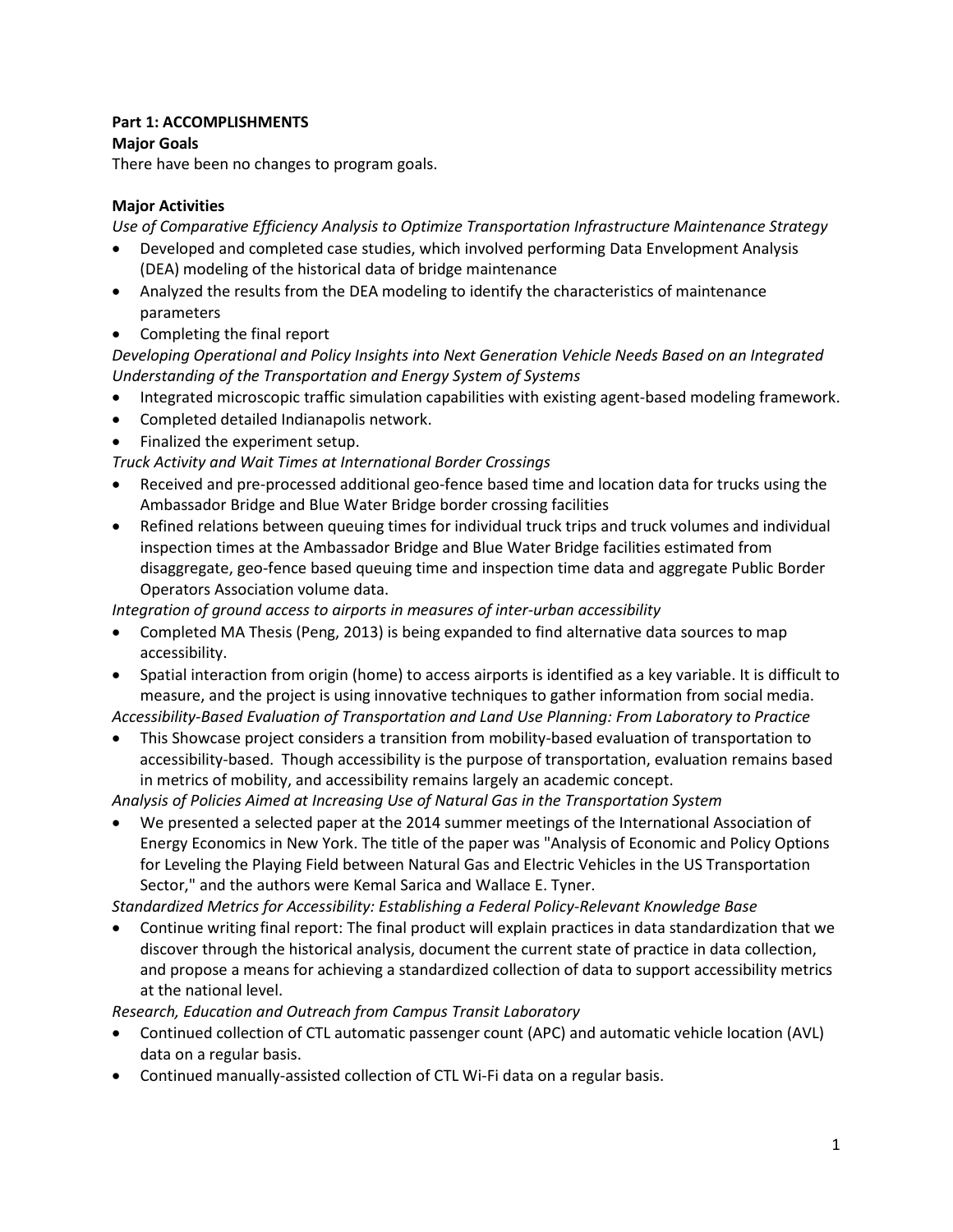- Continued collection of directly observed CTL onboard bus route passenger origin-destination (OD) flows on a regular basis.
- *Estimation of Time-Dependent Intersection Turning Proportions for Adaptive Traffic Signal Controls*
- Two master theses were finished for the respective research tasks.
- The performance of the developed adaptive traffic signal logic (ATSC) is significantly influenced by the estimation accuracy of intersection turning proportions.
- Mixed traffic flow also has an effect on the developed ATSC.

*Driving Simulator Laboratory: Traveler Behavior Modeling and Interactive Experiments to Address Mobility and Safety Needs*

- Tested the driving simulator system comprehensively.
- Upgraded experiment software packages to improve experiment reliability.
- Revised the experiment scenarios based on the observations from the pilot tests.
- Procured electroencephalography (EEG) devices.
- Recruited experiment participants.
- Started the driving simulator experiments in December 2014.

*Field Data Based Data Fusion Methodologies to Estimate Dynamic Origin-Destination Demand Matrices from Multiple Sensing Technologies* 

- Determined the network and types of data in the field case study. The network is located in India Institute of Technology (IIT) College and residential area in Madras, India.
- Developed traffic simulation models in AIMSUN and Dynasmart-P.
- Collected field data from multiple sources in the network.
- Refined the experimental design and planning.

## *Using Naturalistic Driving Performance Data to Develop an Empirically Defined Model of Distracted Driving*

- Data analysis continued with two simultaneous approaches: 1) a Markov approach; 2) population spline fitting.
- The investigators decided to focus this initial analysis on the following types of distracted behavior: 1) texting only; 2) conversation only; and, 3) both texting and conversation.
- For use in both approaches, all 349 case events and 950 matched control events were categorized into two scenarios using video and kinematic data: 1) Following Events; 2) Lane Keeping/Lateral Events

*T-SCAN - Stationary LiDAR for Traffic and Safety Applications – Vehicles Interpretation and Tracking* 

- Evaluate LiDAR IMU integration for motion compensation
- Background detection in spherical coordinates
- Object association across frames /

*Guaranteed LiDAR-aided Multi-object Tracking at Road Intersections*

- Custom made IMUs holder for hardware integration.
- Started backward tracking objects with measuring their dimension.
- Started developing and data exchange and user interface concept.

*MAPPING NEW MOBILITY BUSINESS, INNOVATION, AND EMPLOYMENT / OPPORTUNITIES IN MICHIGAN:*

- Developing a Data-Driven Graphic Platform for Assessing and Advancing Industry Cluster Development and Entrepreneurship Opportunities in Urban Region
- Assembled database of New Mobility industries within Southeast Michigan based on an expanded context of NAICS codes derived from regional case studies undertaken in previous phase of the project.
- Refined Cartographic and Visualization standards for Modeling CO2 Emissions as a Function of Transportation, Land-Use, and Regulation Variables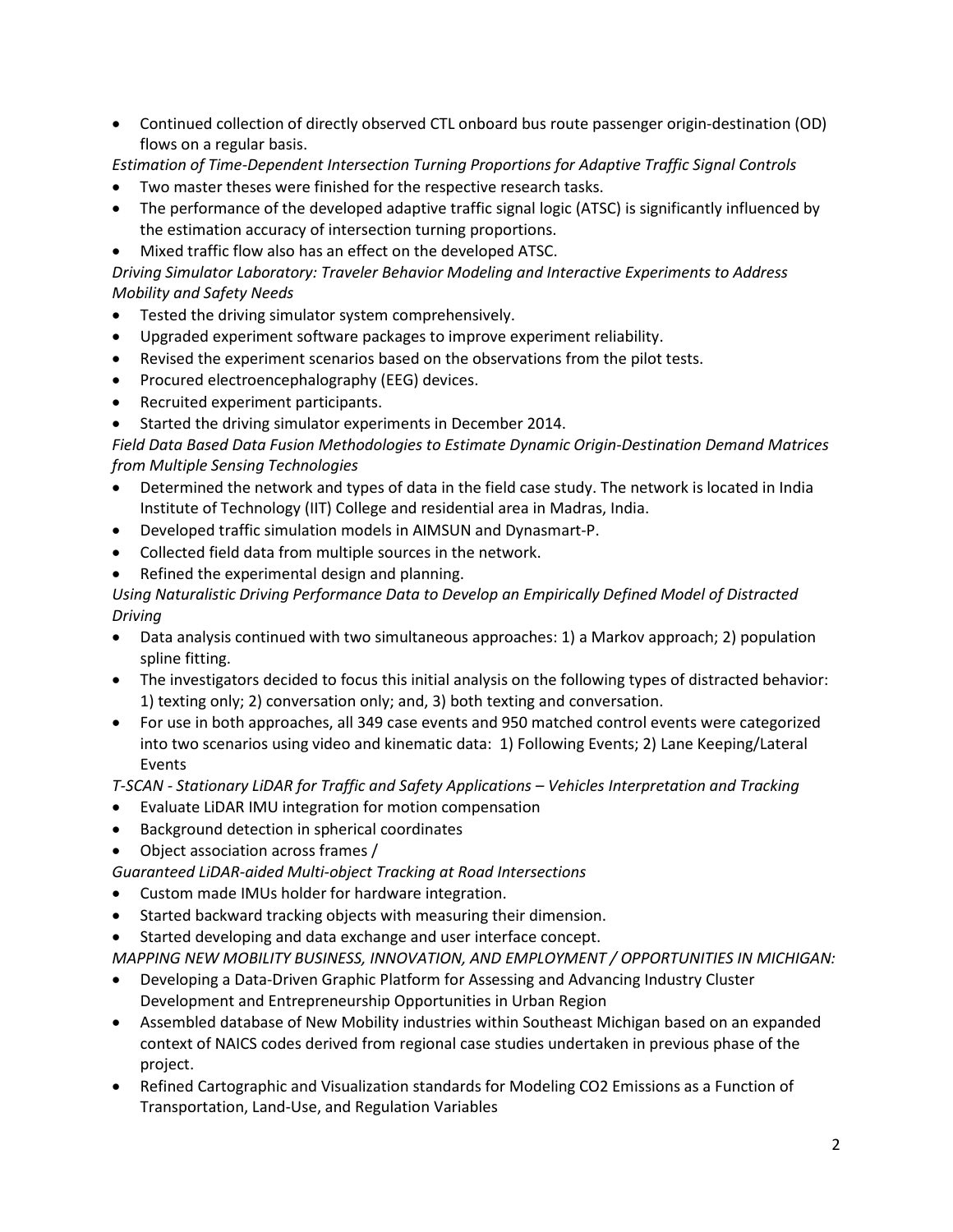*Transit Origin-Destination (OD) Flow Estimation Considering Temporal Variations based on APC Data*

- Developed models for bus route-level transit passenger origin-destination (OD) flow estimation using automatic passenger count (APC) data capturing clusters of flow patterns across bus trips continue to be refined.
- Numerical investigations and assessments of the refined models continue to be carried out.

### **Specific Objectives**

*Use of Comparative Efficiency Analysis to Optimize Transportation Infrastructure Maintenance Strategy* 

• Identify how maintenance parameters of bridges affect the efficiency of maintenance investment strategy, determine the type and extent of the effects these parameters have on maintenance efficiency, and how the effects may differ between different observation areas.

*Developing Operational and Policy Insights into Next Generation Vehicle Needs Based on an Integrated Understanding of the Transportation and Energy System of Systems*

- Study the electric vehicles' energy requirement under different traffic conditions.
- Study the impact of electric vehicles on energy grid.
- Make policy suggestions based on the daily energy demand.

*Truck Activity and Wait Times at International Border Crossings*

- Obtain geo-fence-based truck time and location data for trucks crossing the Ambassador and Blue Water bridges
- Process data into information on times truck incur at various activities at and near the Ambassador Bridge and Blue Water Bridge border crossing facilities
- Deliver targeted information to stakeholders

*Integration of ground access to airports in measures of inter-urban accessibility* 

• The main objectives are to form a more complete account of the accessibility and catchment areas of US Airports.

*Accessibility-Based Evaluation of Transportation and Land Use Planning: From Laboratory to Practice*

• The project is designed to answer four questions: 1. What impact has mobility based evaluation had in transportation? 2. What difference would accessibility-based evaluation make? 3. What are the obstacles to accessibility-based evaluation? 4. What are approaches to overcoming those obstacles?

*Analysis of Policies Aimed at Increasing Use of Natural Gas in the Transportation System*

• Gas in the Transportation System

*Research, Education and Outreach from Campus Transit Laboratory*

- Sustain, develop, and showcase the CTL as a living lab infrastructure supporting research, education, and outreach
- Archive and process data on passenger flows, vehicle locations, and community perceptions and travel patterns related to a technology-enhanced transit service

*Estimation of Time-Dependent Intersection Turning Proportions for Adaptive Traffic Signal Controls*

- Formulate a mathematical model for the estimation of intersection turning proportions
- Develop an ATSC by incorporating the intersection turning proportion estimates
- Evaluate the effect of sensor deployment configuration on the performance of the developed intersection turning proportion estimation model and ATSC model

*Driving Simulator Laboratory: Traveler Behavior Modeling and Interactive Experiments to Address Mobility and Safety Needs*

Establish and sustain the Driving Simulator Lab as infrastructure to conduct interactive experiments using travelers so as to perform research on driver behavior and safety as well as policy and market aspects of Advanced Traveler Information Systems.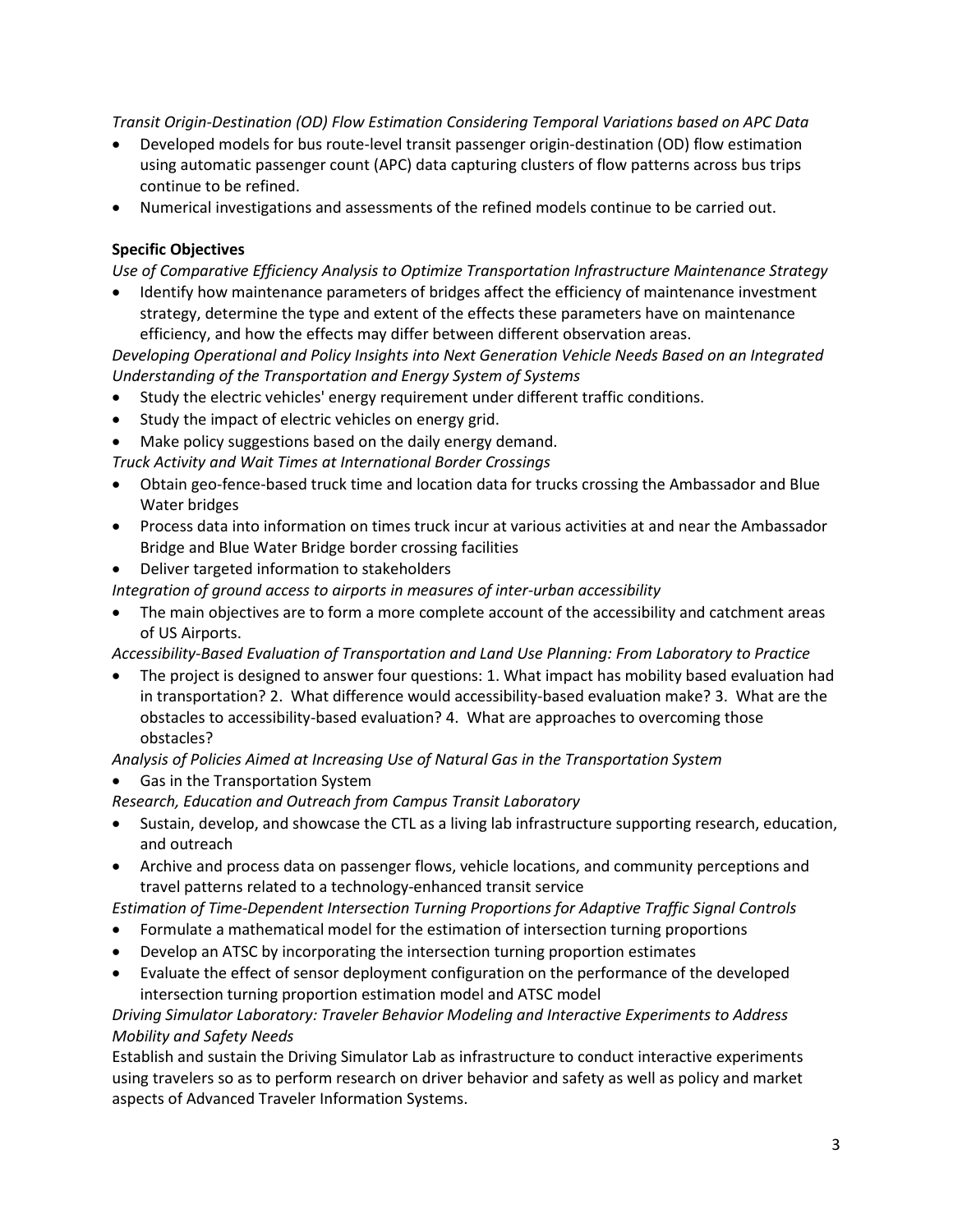- Develop a comprehensive methodology to better assess the potential value of real-time information to travelers.
- Exploit synthetic driver choice behavior data to construct reliable quantitative models for evaluating Advanced Traveler Information Systems using performance measures beyond travel time benefits.
- Use archived interactive experiment data and the analytical models developed as educational materials to help graduate and undergraduate students better understand the present state-of-theart in human performance modeling and related safety aspects.

*Field Data Based Data Fusion Methodologies to Estimate Dynamic Origin-Destination Demand Matrices from Multiple Sensing Technologies* 

- Use field collected experiment data to develop the state-of-the-art methodology in origindestination demand matrix estimation.
- Develop a statistical model to synthesize multiple sources of data.
- Use field collected experiment data to calibrate and validate the developed model. *Using Naturalistic Driving Performance Data to Develop an Empirically Defined Model of Distracted Driving*
- There were two specific objectives during the current period: Continue data analysis, Prepare presentations and manuscripts to disseminate the results
- *T-SCAN - Stationary LiDAR for Traffic and Safety Applications – Vehicles Interpretation and Tracking*
- Calibrate the noise in LiDAR sensing
- Background detection and removal
- Forward tracking to solve the association of objects across frames

*Guaranteed LiDAR-aided Multi-object Tracking at Road Intersections*

• Backward tracking to get the best estimation of objects location and dimensions.

*MAPPING NEW MOBILITY BUSINESS, INNOVATION, AND EMPLOYMENT / OPPORTUNITIES IN MICHIGAN: Developing a Data-Driven Graphic Platform for Assessing and Advancing Industry Cluster Development and Entrepreneurship Opportunities in Urban Regions* 

- Expand understanding of relationship between underlying regional assets, extant regional infrastructures, and nascent new mobility opportunities (events) in producing emerging industry clusters.
- Test description of specific industry agents within the new mobility economy via existing industry classification structures (NAICS & Others) for the local area of Southeast Michigan
- Utilize standardized visualization techniques for industry cluster description (geospatialized and relational mappings) against newly assembled data for Southeast Michigan to assess process efficacy and database structure.

*Modeling CO2 Emissions as a Function of Transportation, Land-Use, and Regulation Variables*

- Quantify the magnitudes of the impacts that changes in certain variables have on CO2 emissions in select US urbanized areas.
- Identify the policy implications of the findings.
- Document findings based on US data in the form of papers.
- Continue to examine relationships among transportation supply and demand, urban form, policy, and CO2 emissions variables in non-US urban areas and compare results to those of US areas.

*Transit Origin-Destination (OD) Flow Estimation Considering Temporal Variations based on APC Data*

- Improve transit passenger OD flow representation and estimation.
- Quantify the achieved improvements with respect to other state-of-the-practice and art methods.
- Demonstrate the feasibility of the new model and methods and their ability to produce interpretable results.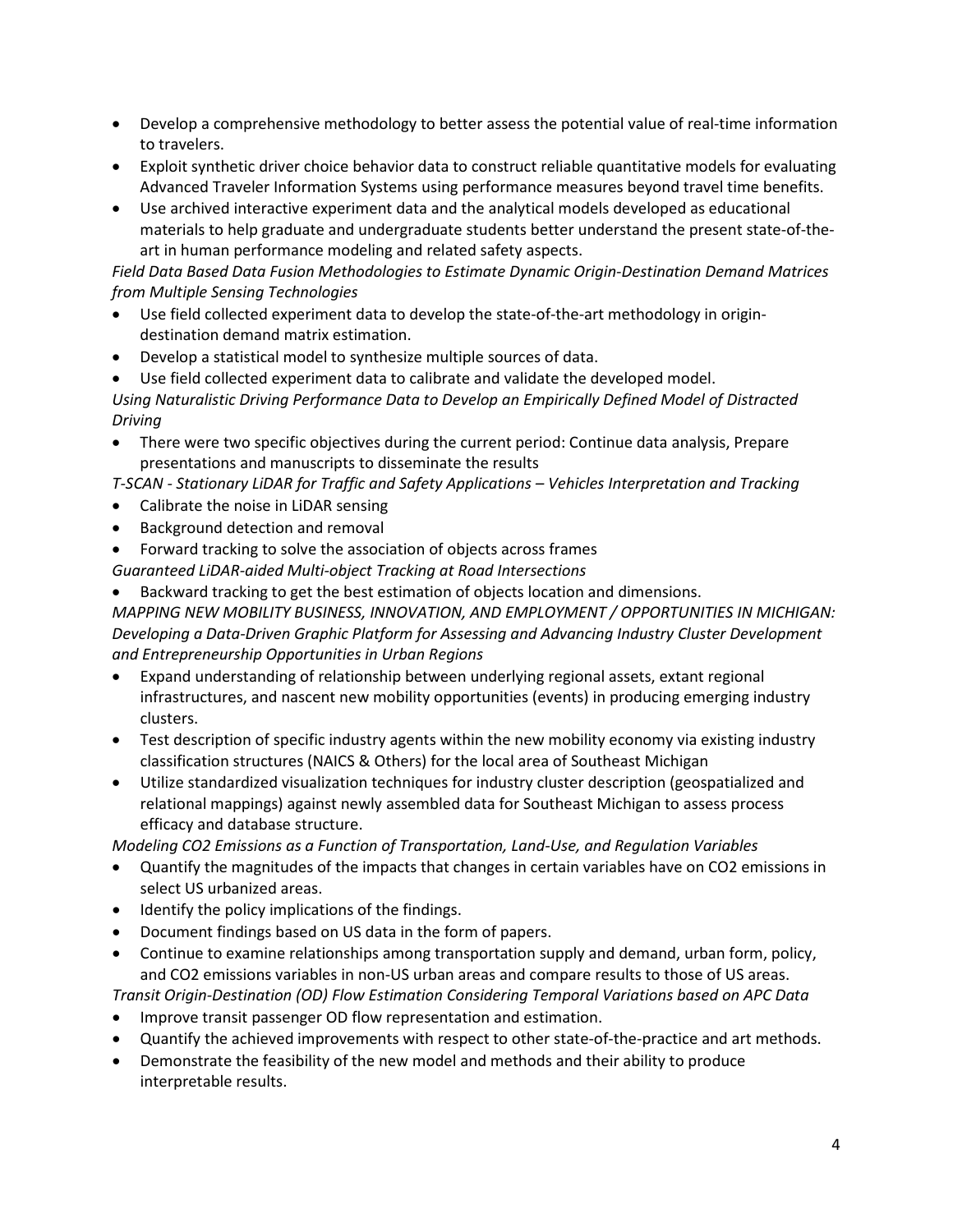#### **Significant Results**

*Use of Comparative Efficiency Analysis to Optimize Transportation Infrastructure Maintenance Strategy*

- Tables and charts of data results from the DEA modeling process and analysis
- Identification of the different effects that fluctuating maintenance parameters have on maintenance efficiencies in different observation areas
- Identification of certain observation areas that are performing at their peak efficiency levels on maintenance of certain asset types

*Truck Activity and Wait Times at International Border Crossings*

- Estimated results using disaggregate (truck trip level) geo-fence data with available aggregate (average) truck volume data show strong statistical and meaningful relations between queuing times and inspection times and volume data
- Estimated results using disaggregate (truck trip level) geo-fence data with available aggregate (average) truck volume data show strong and meaningful statistical relations between travel times on surface streets that exhibit heavy truck traffic and truck volumes
- Relations between inspection times and queuing times estimated from disaggregate (truck trip level) geo-fence data show the expected positive association at the Blue Water Bridge facility but an unexpected negative association (decreased inspection times with increased queuing times) at the Ambassador Bridge during the time period of large bridge redecking project

*Integration of ground access to airports in measures of inter-urban accessibility* 

- A significant development is the use of social media check-ins to make pairings between origins and airports.
- The positive aspect of this idea is that the data provide insights that are difficult to obtain without exhaustive sample surveys.
- The weakness, which is currently being addressed, is the relatively low rate at which clearly identifiable airport-specific data is present in the data.
- The result is that a very large data set has to be filtered to yield reasonable rates. *Accessibility-Based Evaluation of Transportation and Land Use Planning: From Laboratory to Practice*
- The project developed case studies of the impact of mobility-based metrics in practice. Mobility thinking influences transportation outcomes both through formal evaluations and through informal processes of problem definition. The project is currently developing original case studies of accessibility-based evaluation of transportation and land-use projects to examine the difference in analytical outcomes implied by the mobility-to-accessibility shift. Through interviews and focus groups, the project identified principal obstacles as difficulty in communicating accessibility concepts and absence of readily applied metrics and techniques. The project developed a set of graphical techniques for conveying accessibility concepts and is currently working on applied methods and metrics.

*Analysis of Policies Aimed at Increasing Use of Natural Gas in the Transportation System*

In 2050 there are 36% more CNG internal combustion vehicles in the fleet if the CNG LDV subsidy is in effect compared with only the PHEV subsidy. On the other hand, if only the PHEV subsidy is in effect, there are 15% more of those vehicles compared to the case with the CNG LDV subsidy as well. Interestingly, the CNG subsidy also results in a reduction in GHG emissions relative to the case with only the PHEV subsidy. Oil imports also decrease with the CNG subsidy. Thus, we have documented that if a CNG subsidy were provided as is the case for PHEV, it would have important impacts on the transportation system.

#### *Research, Education and Outreach from Campus Transit Laboratory*

• Observed OD flow data were collected and summarized; results were also provided to researchers evaluating the performance of OD estimation models.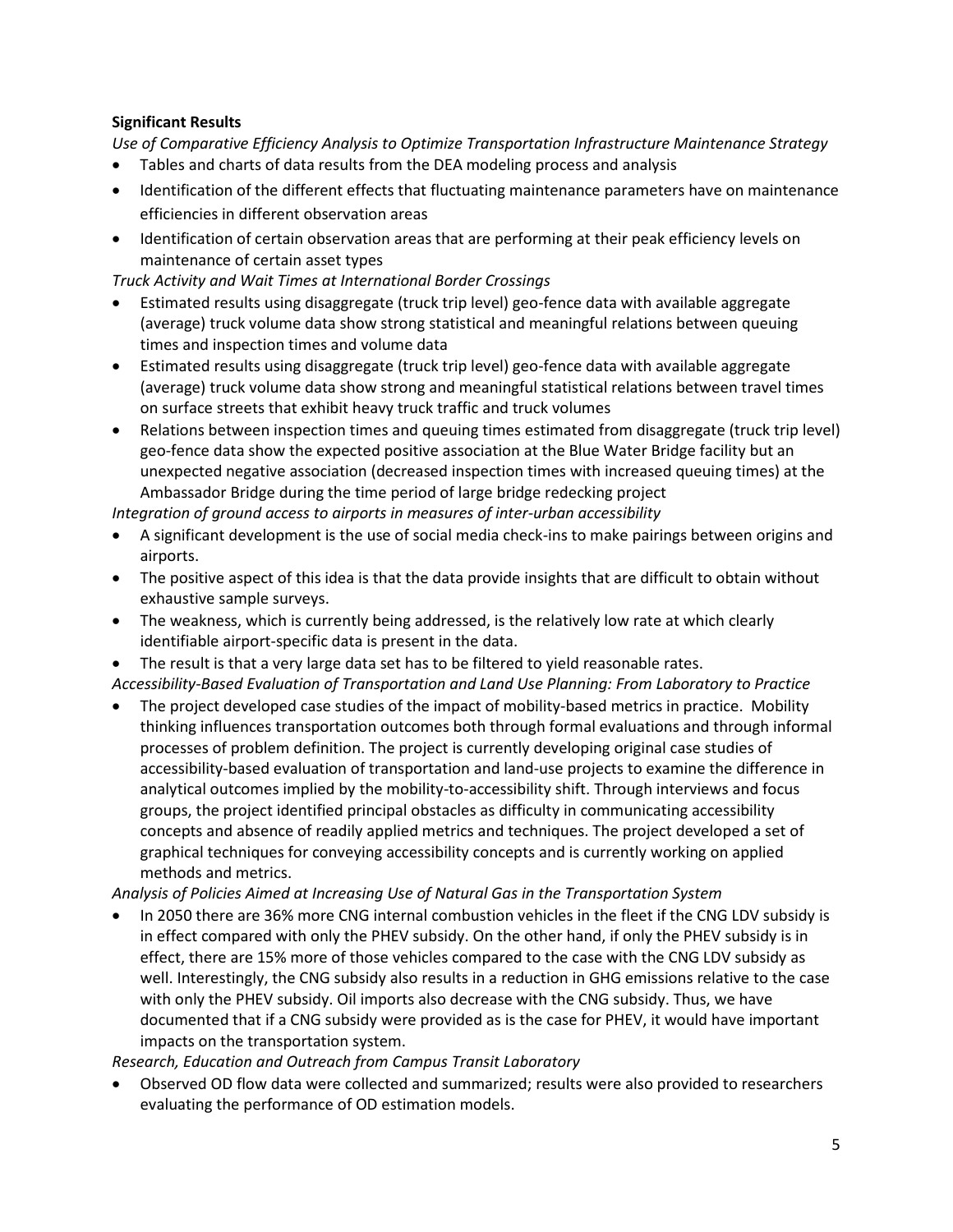- Value of using aggregated Wi-Fi data, either as direct estimates or in combination with APC data, was investigated
- CTL data and analytical techniques served as benchmarks for externally funded research conducted using Central Ohio Transit Authority data
- CTL physical and institutional infrastructure formed the basis of two proposals for external funding: one proposal for novel environmental sensing experiments and a second proposal for OD estimation with advanced technologies

*Estimation of Time-Dependent Intersection Turning Proportions for Adaptive Traffic Signal Controls*

- The intersection turning proportion model provides satisfactory estimates given the entry/exit flow on the boundary of the target network.
- The developed ATSC is capable of calculating better timing plans based on the collected most update-to-date traffic flow information and the predicted gain-and-loss evaluation as opposed to an actuated or fixed timing plan. Mixed traffic flow conditions makes traffic flow prediction difficult, a mixed cell transmission model (MCTM) is applied to resolve this problem.

*Driving Simulator Laboratory: Traveler Behavior Modeling and Interactive Experiments to Address Mobility and Safety Needs*

- The driving simulation system was tested through comprehensive pilot tests.
- The experiment reliability is improved significantly after upgrading the experiment software packages and redesigning the experiment scenarios.
- The traffic simulation software may crash under some circumstances. We reported this issue to the vendor for solutions.
- The driving simulator experiment data have been carefully archived. Team members in the Driving Simulator Lab start analyze the experiment data.

# *Field Data Based Data Fusion Methodologies to Estimate Dynamic Origin-Destination Demand Matrices from Multiple Sensing Technologies*

- The simulation model was integrated and tested through comprehensive tests. The simulation models in AIMSUN and Dynasmart-P were calibrated and validated; the link count data matches the traffic volume in simulation models.
- Cameras were setup at 16 intersections. In total there are 32 cameras. Those video cameras can provide link count data.
- Bluetooth is setup in 5-6 locations. The market penetration of Bluetooth is about 7%-8%. Bluetooth data can provide route travel time information.

## *Using Naturalistic Driving Performance Data to Develop an Empirically Defined Model of Distracted Driving*

- Individual models produced stronger predictions of distracted behavior engagement than aggregated models, but the prediction of the aggregate models was acceptable (90% accuracy for individual models versus 50% accuracy for aggregate models)
- Texting affected driving performance more than conversation
- These preliminary results appear to replicate, naturalistically, what has been found using driving simulators

*T-SCAN - Stationary LiDAR for Traffic and Safety Applications – Vehicles Interpretation and Tracking* 

- Collected data to analyze sensor and characterize sensor noise
- Purchased IMUs after comparing offerings from various vendors.
- Integration of IMUs with existing TScan hardware framework.
- We have developed a preliminary algorithm to identify and remove background from LiDAR data in spherical coordinates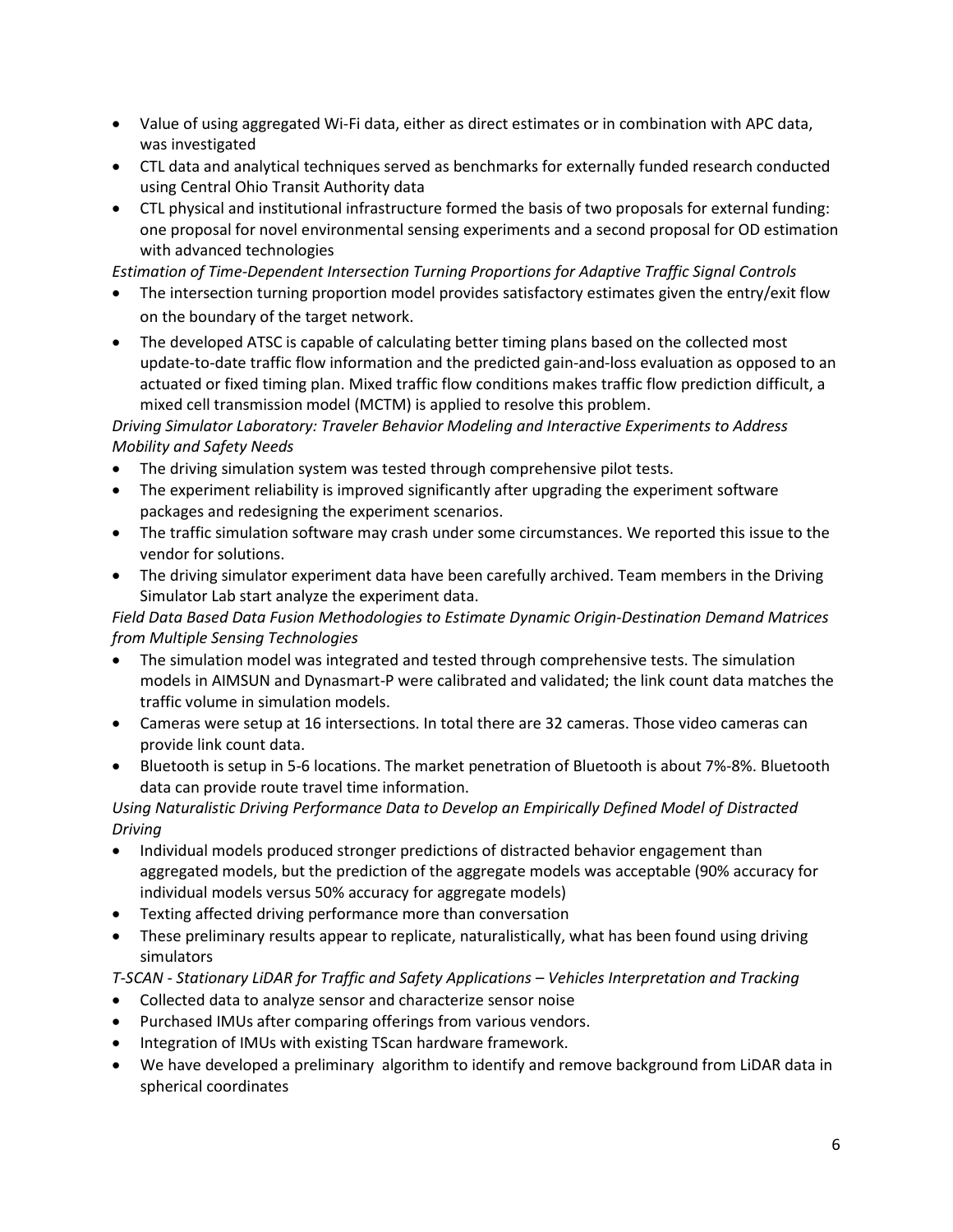• We have used a Kalman filter based approach for detecting vehicles in each frame and also associate them with the detections in future frames

*Guaranteed LiDAR-aided Multi-object Tracking at Road Intersections*

• Custom made IMUs holder.

*MAPPING NEW MOBILITY BUSINESS, INNOVATION, AND EMPLOYMENT / OPPORTUNITIES IN MICHIGAN:* 

• Production of 350+ layered thematic industry geospatialization mappings, localized cluster analyses for presentation and discussion with project partners.

*Modeling CO2 Emissions as a Function of Transportation, Land-Use, and Regulation Variables*

• The variable used as a proxy for the presence of policies aimed at addressing environmental concerns and travelers' attitudes and behaviors towards such concerns influences the impacts changes in transportation characteristics and population density have on CO2 emissions.

*Transit Origin-Destination (OD) Flow Estimation Considering Temporal Variations based on APC Data*

• Results based on numerical investigations show that the developed cluster-based modeling approach and estimation methods determine overall flow patterns that are superior in accuracy to those determined by state-of-the-practice and art methods.

## **Key Outcomes and Other Achievements**

*Use of Comparative Efficiency Analysis to Optimize Transportation Infrastructure Maintenance Strategy* Plan to implement the method as described in this study to:

- Evaluate prior maintenance efficiencies in different observation areas of different asset types
- Prepare for subsequent maintenance period
- Establish efficiency guideline to prepare for specific situation

*Developing Operational and Policy Insights into Next Generation Vehicle Needs Based on an Integrated Understanding of the Transportation and Energy System of Systems*

• Developed a flexible framework which integrates microscopic traffic simulation capability with agent-based modeling framework.

*Truck Activity and Wait Times at International Border Crossings*

- A productive meeting was held with Michigan DOT personnel interested with border wait times, including discussion on possible future collaboration
- Discussions with General Motors customs group has led to an upcoming meeting with potential project stakeholders

*Integration of ground access to airports in measures of inter-urban accessibility* 

- A key achievement, in parallel to the work on ground access, is a novel exploration of air network accessibility based on the actual flown itineraries of US passengers (DB1B).
- Using a comprehensive data exploration, we have devised a time series of spatial interaction tables (from DB1B) that deal with the air passenger movement from origin to destination, on actual hubrouted itinerary.
- With the aid of a new sensitivity calculation, the PI and graduate student Yongha Park have a paper (under peer review) that classifies the changing air system access.

*Research, Education and Outreach from Campus Transit Laboratory*

- Value of using aggregated Wi-Fi data collections, either as direct estimates or in combination with APC data, was observed
- CTL data, infrastructure, and expertise were used in outreach and educational activities
- CTL infrastructure played key role in a successful external proposal
- Two papers and one abstract using CTL data context were accepted for presentations at two upcoming conferences

*Estimation of Time-Dependent Intersection Turning Proportions for Adaptive Traffic Signal Controls*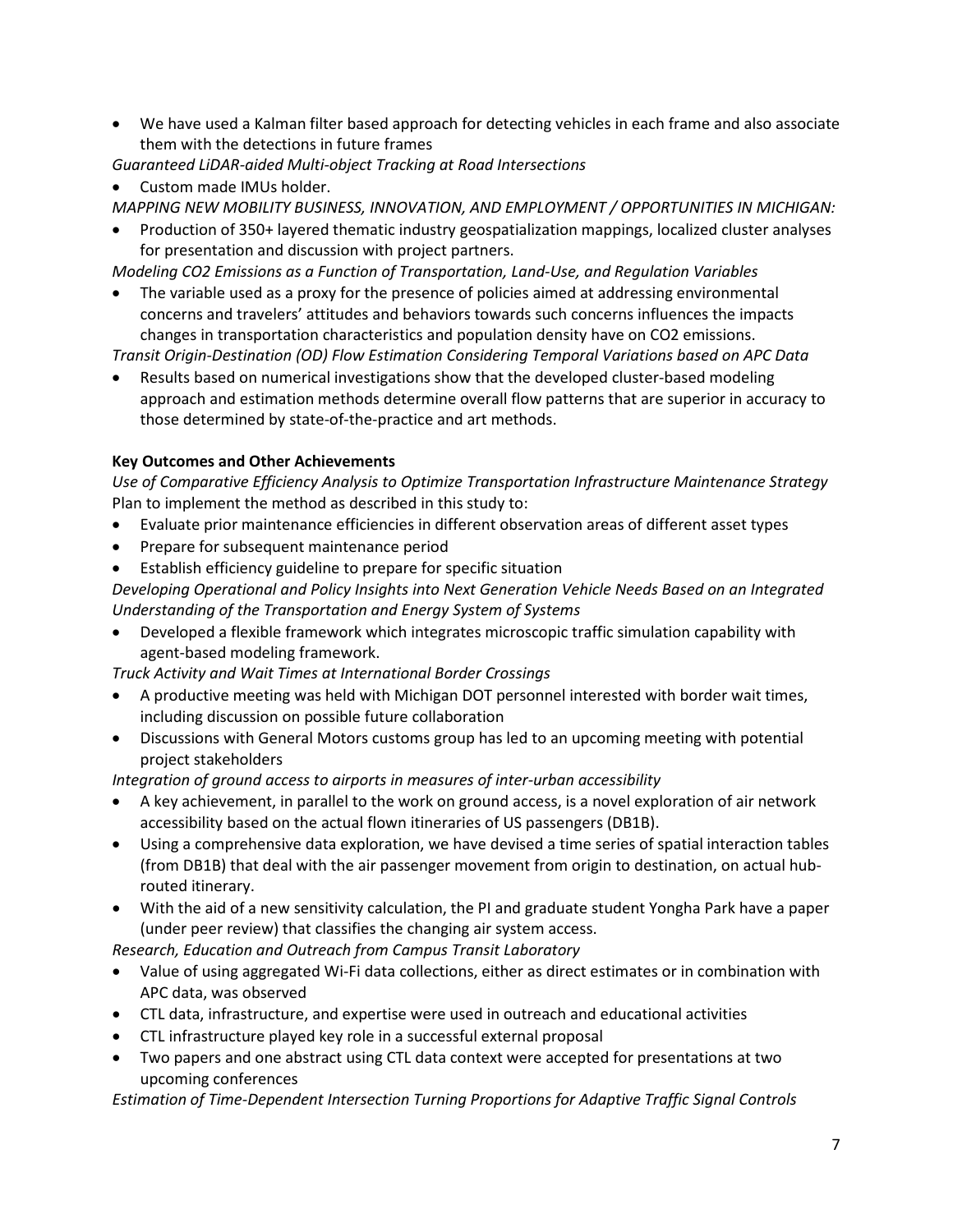• the key outcome and/or achievement is that we developed an integrated framework for the on-line adaptive signal control problem based on the time-dependent intersection turning proportion estimation results under a Mixed traffic flow condition.

*Driving Simulator Laboratory: Traveler Behavior Modeling and Interactive Experiments to Address Mobility and Safety Needs*

- Comprehensive pilot tests were accomplished.
- The driving simulation system was updated.
- Participants registered and scheduled the driving simulator experiments through the experiment website.
- The driving simulator experiments are being carried out.

*Field Data Based Data Fusion Methodologies to Estimate Dynamic Origin-Destination Demand Matrices from Multiple Sensing Technologies* 

- The field network was selected in Indian Institute of Technology at Madras, India.
- Traffic simulation models were developed, calibrated and validated.
- Field data on the link count and travel time information was collected from multiple sources in the network.
- An analytical framework for dynamic origin-destination matrices estimation was developed.

*Using Naturalistic Driving Performance Data to Develop an Empirically Defined Model of Distracted Driving*

• The findings reported above have helped the investigators begin identifying variables that potentially predict distracted driving and the analyses completed to date have provided important input toward the creation of the algorithm to identify distracted driving and estimate the level of distraction using kinematic/driver performance indicators.

*T-SCAN - Stationary LiDAR for Traffic and Safety Applications – Vehicles Interpretation and Tracking* 

- Determined a possible method for removing background from LiDAR data
- Implemented forward tracking that can identify same vehicle across frames, thereby solving the association problem.

*MAPPING NEW MOBILITY BUSINESS, INNOVATION, AND EMPLOYMENT / OPPORTUNITIES IN MICHIGAN:* 

• Began production on film to composite all mapping produced to date in an animated sequence for presentation to project partners, governmental agencies, and publics.

*Modeling CO2 Emissions as a Function of Transportation, Land-Use, and Regulation Variables*

- Quantified the magnitudes of the impacts that changes in certain variables have on CO2 emissions in select US urbanized areas.
- Documented the results based on US data.

*Transit Origin-Destination (OD) Flow Estimation Considering Temporal Variations based on APC Data*

• Continue to produce additional numerical results that provide clear validation of the estimates.

# **Efforts to Disseminate Results**

*Truck Activity and Wait Times at International Border Crossings*

- An MS thesis was successfully completed based on aspects of this project
- A presentation was made

*Integration of ground access to airports in measures of inter-urban accessibility* 

- Paper submitted for peer review (late 2014).
- Air transport data sets are publicized through the Center for Urban and Regional Analysis.
- For example: http://geog-cura-osgeo.asc.ohio-state.edu/airaccess/accessibility\_map.html *Accessibility-Based Evaluation of Transportation and Land Use Planning: From Laboratory to Practice*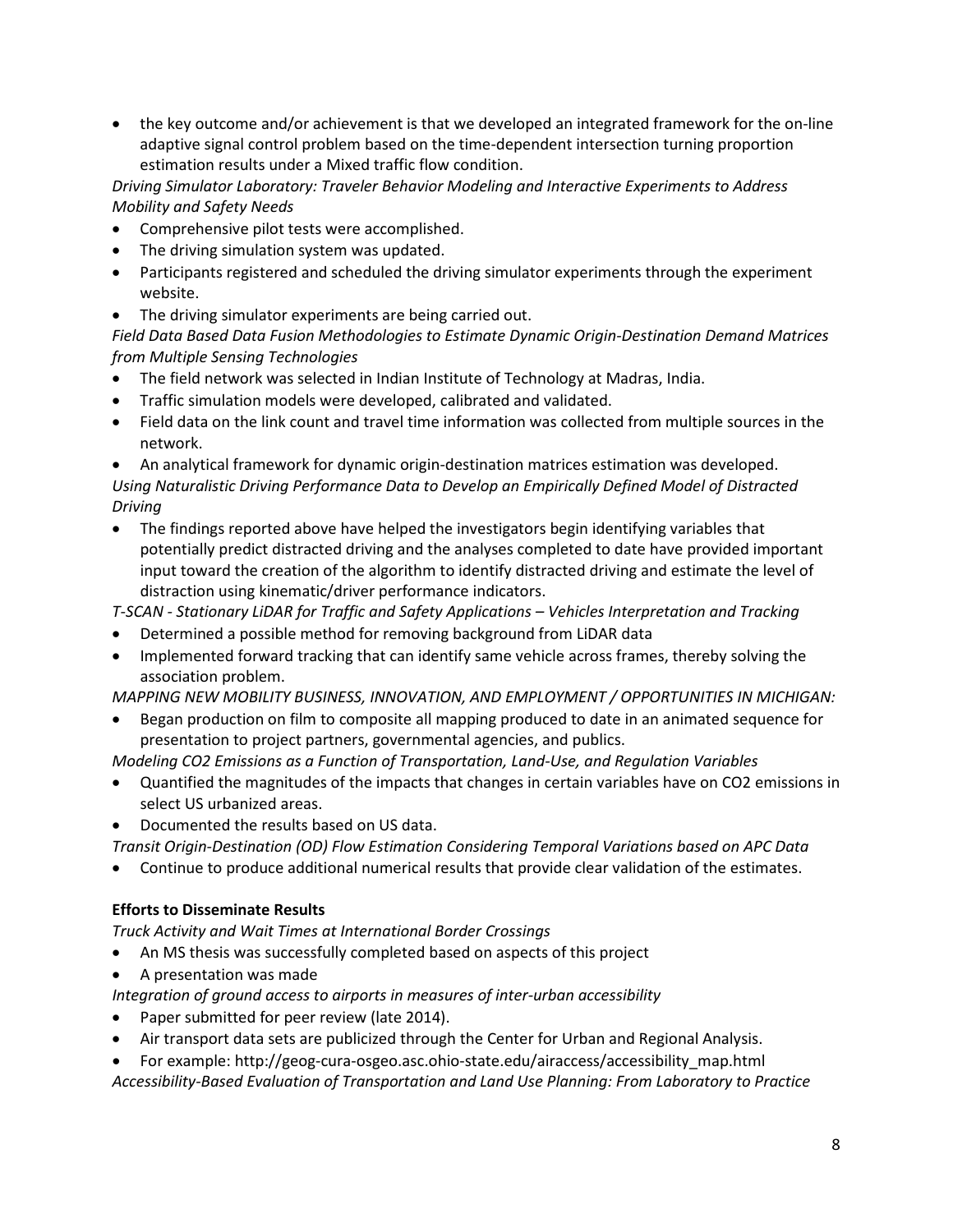• We are organizing an international conference in Ann Arbor in June 2015 under the topic "Accessibility-Based Evaluation from Laboratory to Practice." Research results will be reported there, and the conference will be structured to facilitate interchange between international decision makers, practitioners, and researchers on the topic.

*Analysis of Policies Aimed at Increasing Use of Natural Gas in the Transportation System*

• Selected paper presentation at IAEE meetings in 2014

*Research, Education and Outreach from Campus Transit Laboratory*

- In conjunction with an externally funded project, CTL results and infrastructure were used as benchmarks in discussions with federal, state, regional, and private stakeholders
- Two articles and three abstracts were submitted for conference presentations
- Discussions about CTL capabilities with a private company who had previously heard about CTL led to collaboration on an external proposal

*Estimation of Time-Dependent Intersection Turning Proportions for Adaptive Traffic Signal Controls*

• The preliminary research results have been presented at the IEEE International Conference on ITS Telecommunications (ITST 2012), Taipei, Taiwan.

*Driving Simulator Laboratory: Traveler Behavior Modeling and Interactive Experiments to Address Mobility and Safety Needs*

• A research paper has been presented at the INFOMRS 2014 Annual Meeting. *Field Data Based Data Fusion Methodologies to Estimate Dynamic Origin-Destination Demand Matrices from Multiple Sensing Technologies* 

• In preparation of technical paper writing for publication in a journal.

*Using Naturalistic Driving Performance Data to Develop an Empirically Defined Model of Distracted Driving*

• With data analysis and report preparation still ongoing, no results were disseminated during this period

*T-SCAN - Stationary LiDAR for Traffic and Safety Applications – Vehicles Interpretation and Tracking* 

• Podium presentation at the NATMEC: Improving Traffic Data Collection, Analysis, and Use. June 29– July 2, 2014

*MAPPING NEW MOBILITY BUSINESS, INNOVATION, AND EMPLOYMENT / OPPORTUNITIES IN MICHIGAN:* 

• SMART has a database of over 16000 transportation professionals and leaders worldwide. We have announced the work through our website (see http://um-smart.org/blog), through our targeted news, and we have held a range of multi-sector meetings.

*Modeling CO2 Emiss*i*ons as a Function of Transportation, Land-Use, and Regulation Variables*

Revised two papers describing methods and results based on US data.

*Transit Origin-Destination (OD) Flow Estimation Considering Temporal Variations based on APC Data*

- Continue writing and refining one paper aimed at describing the modeling framework, estimation methods, and numerical results.
- Outline another paper aimed at describing the new methodology and its numerical evaluation against other methods when only one cluster is assumed.

# **Plans for Next Reporting Period (January – June, 2015)**

*Developing Operational and Policy Insights into Next Generation Vehicle Needs Based on an Integrated Understanding of the Transportation and Energy System of Systems*

- Run the experiment
- Analyze the results
- Write a paper
- Work towards real-time integration of the two frameworks.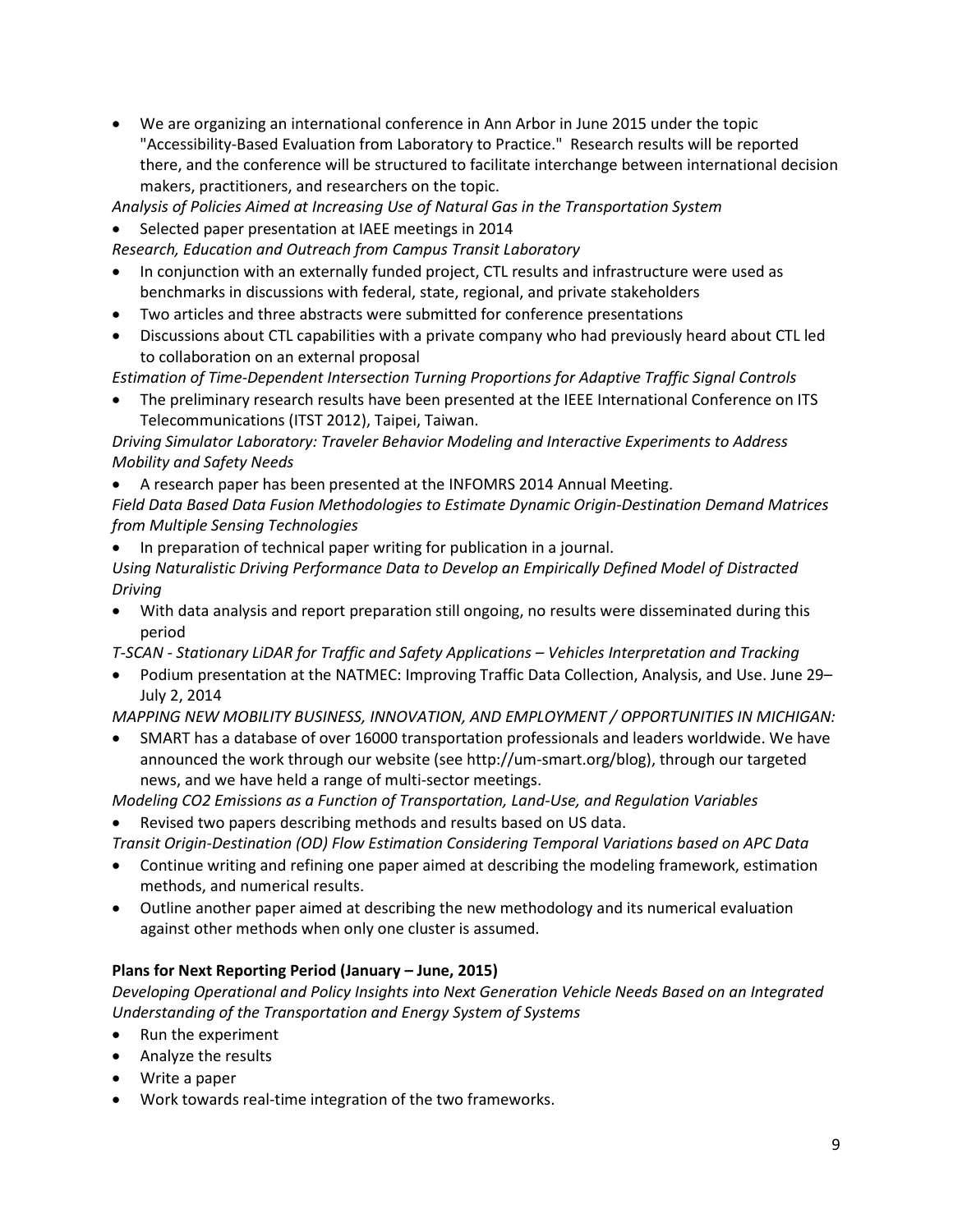*Truck Activity and Wait Times at International Border Crossings*

- Obtain, process, and analyze new data
- Complete transition from outgoing to incoming graduate student
- Investigate quantitative relations among queuing time, inspection time, and volume data
- Develop relations with expected stakeholders
- *Integration of ground access to airports in measures of inter-urban accessibility*
- The PI and current MA student (Muzi Feng) are developing spatial data from novel sources and plan to reconcile these data into more conventional spatial interaction tables.
- Related methodological issues are being tackled to convert samples to a more useful format.
- Feng will write and defend an MA Thesis in 2015.
- *Accessibility-Based Evaluation of Transportation and Land Use Planning: From Laboratory to Practice*
- Demonstrate use of applied project-level accessibility tools in a number of case study situations. This involves solving methodological problems including adapting regional accessibility metrics for project-level evaluation; forecasting transportation impacts for land-use projects and land-use impacts for transportation projects.

*Analysis of Policies Aimed at Increasing Use of Natural Gas in the Transportation System*

- We expect to publish a journal paper from this research.
- *Standardized Metrics for Accessibility: Establishing a Federal Policy-Relevant Knowledge Base*
- Send draft for review and approval from interviewees.
- Submit final report.

*Research, Education and Outreach from Campus Transit Laboratory*

- Data collection: Collect automatic vehicle location (AVL), automatic passenger counter (APC), Wi-Fi based flow, and directly observed OD flow data
- Research: Exploit manual, web-based, and automatic data-driven investigations to generate and investigate research hypotheses
- Education: Use CTL-based modules in OSU courses, develop analytical and methodological skills of graduate students, offer data collection opportunities for graduate and undergraduate students
- Outreach and communication: Discuss results and future efforts with transit, transportation, planning, and other agencies, and prepare and submit/deliver articles and presentations

*Estimation of Time-Dependent Intersection Turning Proportions for Adaptive Traffic Signal Controls*

• The research team will be consolidating the research outcomes to prepare the draft manuscripts to be submitted to the respective journals for further review.

*Driving Simulator Laboratory: Traveler Behavior Modeling and Interactive Experiments to Address Mobility and Safety Needs*

- Continue participant recruitment. Recruit participants among the staff and students in Purdue University and people living in West Lafayette, Lafayette, and Indianapolis, IN.
- Conduct the designed experiments using the driving simulator with interactive surveying system.
- Analyze the experiment data to identify factors in traveler decision-making process and the psychological effects of travel information provision.
- Refine analytical models using the collected experiment data.

*Field Data Based Data Fusion Methodologies to Estimate Dynamic Origin-Destination Demand Matrices from Multiple Sensing Technologies* 

- Develop and refine the methodology to estimate the origin-destination demand matrices that synthesizes multiple sources of data.
- Use field collected data to calibrate and validate the developed model.
- Write a technical paper for publication in a journal.
- Present the results in outreach conferences.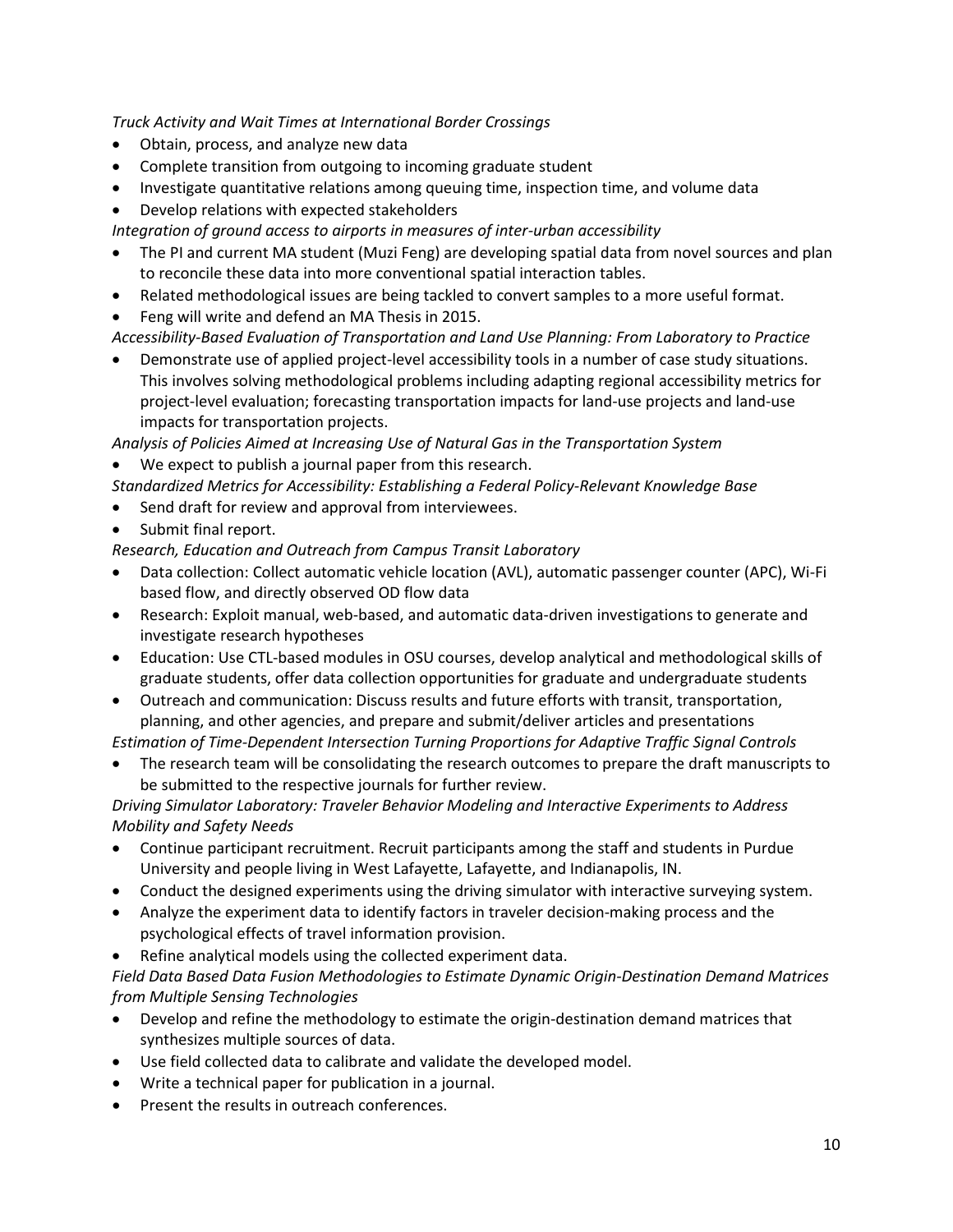*Using Naturalistic Driving Performance Data to Develop an Empirically Defined Model of Distracted Driving*

- Finish data analysis
- Present preliminary results to peers at meetings/conferences
- Finish manuscript preparation and submit to a peer-reviewed publication
- *T-SCAN - Stationary LiDAR for Traffic and Safety Applications – Vehicles Interpretation and Tracking*
- Finalizing the hardware integration and the custom made mount and connectors.
- Implement Backtracking to obtain the following results: Best possible dimensions of the vehicle from point cloud / Trajectory of Vehicle in the intersection / If possible, solve for specific cases of the occlusion problem

*Guaranteed LiDAR-aided Multi-object Tracking at Road Intersections*

- Finalizing the hardware integration and the custom made mount and connectors.
- Classifying the tracked objects
- Continue developing an implementation version of the codes for real-time processing *MAPPING NEW MOBILITY BUSINESS, INNOVATION, AND EMPLOYMENT / OPPORTUNITIES IN MICHIGAN:*
- We will continue to complete the geospatialized maps for industry sectors not yet assembled.
- We will now being to present the cartographies to a range of partners / experts for feedback on content, and interpretation as well as efficacy of visualization techniques as specifically applied to the SE Michigan context.
- We will be developing customize scripts in Python to further automate the data to visualization process (originally done manually at the start of the project)

*Modeling CO2 Emissions as a Function of Transportation, Land-Use, and Regulation Variables*

- Further investigate the policy implications of the findings.
- Investigate the differences found in some variables between the US and non-US urban areas. *Transit Origin-Destination (OD) Flow Estimation Considering Temporal Variations based on APC Data*
- Conduct empirical investigations to further validate the quality and interpretability of the flow estimates determined by developed model and estimation methods.
- Investigate the feasibility of the new model and methods.

### **PART 2: PRODUCTS**

### *Truck Activity and Wait Times at International Border Crossings*

Presentations: Sell, Nicole L., 2014. Empirical Investigations of Queuing and Surface Street Times using Truck Probe Data around International Border Crossings. M.S. Thesis, Graduate Program in Civil Engineering, The Ohio State University, Columbus, OH. Acknowledgement of federal support: Yes Technologies or techniques: Vehicle location and timing technologies in use on operating trucks and virtual geo-fences are combined to produce unique datasets.

Databases: Aggregated longitudinal and disaggregated, truck trip-level databases are developed for truck times incurred in multiple activities. (Data are received from private trucking company, and truck trip-level data are not presently available for public dissemination.)

Software or NetWare: Various codes are developed to process raw data into times truck incur at various locations and to process truck trip-level times into summary measures

Educational aids or curricula: Data and research questions formed the basis of a successful MS thesis Data and Research Material: Unique aggregated longitudinal and disaggregated, truck trip-level data are amassed

Models: Regression models between queuing times at primary inspection and inspection times and truck volumes were developed. Regression models between travel times on surface streets with heavy truck volumes and magnitude of truck volumes were developed.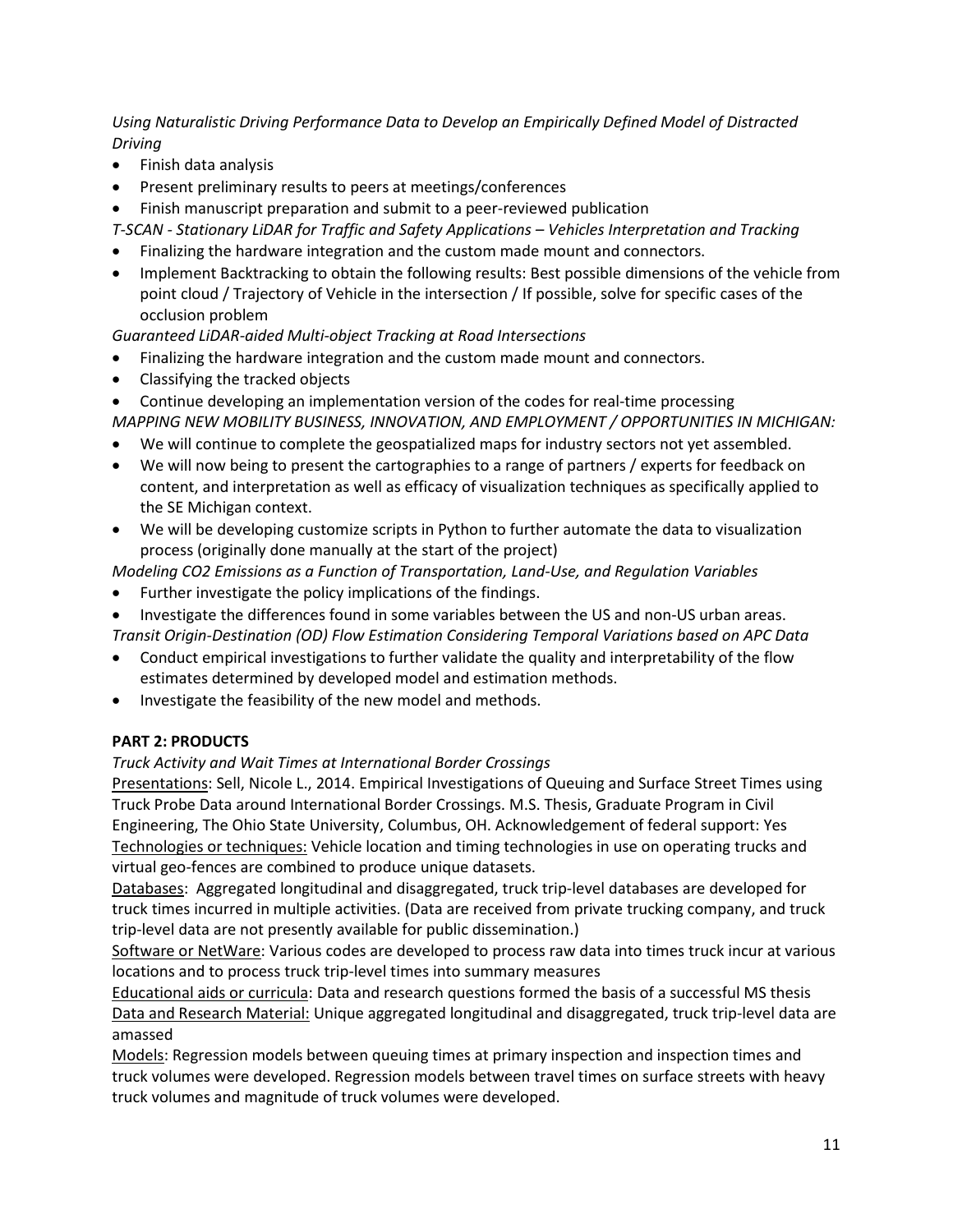*Integration of ground access to airports in measures of inter-urban accessibility* 

- Kejing Peng (2013). Evaluating the Integrated Accessibility and Catchment Areas of US Airports / Presented in Partial Fulfillment of the Requirements for the Degree Master of Arts in the Graduate School of The Ohio State University. Graduate Program in Geography. The Ohio State University, M.E. O'Kelly and Yongha Park (2014).
- Computation and interpretation of accessibility changes from spatial interaction data. Submitted for Peer Review.
- Website: Accessibility Mapping System for US Air Passenger Traffic. See also: http://geog-curaosgeo.asc.ohio-state.edu/airaccess/accessibility\_map.html

*Accessibility-Based Evaluation of Transportation and Land Use Planning: From Laboratory to Practice* Educational aides or curricula: A set of graphical techniques were developed to illustrate accessibility concepts; these will be included in the final report and submitted for publication in appropriate venues. *Analysis of Policies Aimed at Increasing Use of Natural Gas in the Transportation System*

- Sarica, Kemal, and Wallace E. Tyner. "Analysis of Economic and Policy Options for Leveling the Playing Field between Natural Gas and Electric Vehicles in the US Transportation Sector." Paper presented at the 2014 meetings of the International Association of Energy Economics, New York, NY. *Research, Education and Outreach from Campus Transit Laboratory*
- McCord, M.R., R.G. Mishalani, M. Ettefagh, 2014. The Effect of Real-time Passenger Information Systems on the Perceptions of Transit's Favorable Environmental and Traffic Reduction Roles. Under review for possible publication in Transportation Research Record (acknowledgement of federal support: yes)
- Mishalani, R.G., M.R. McCord, M.G. Colman, Y. Yuan (The Ohio State University Transit Lab), "OSU Progress Update on Transit Passenger Flow Estimation and Characteristics Expansions Project," Teleconference presentation to the Ohio Department of Transportation, Mid-Ohio Regional Planning Commission, Federal Transit Agency, and Other Project Team Members (AECOM, ETC), November 5 and 12, 2014 (acknowledgement of federal support: yes)

Websites: A website includes among other things, activities and results from this project: <http://transitlab.osu.edu/campus-transit-lab>

Technologies or techniques: Commercial-grade state-of-the practice automatic vehicle location technologies, passenger information systems, and automatic passenger counter technologies implemented on an operational bus service provide data that are regularly downloaded and stored, Systematic data collection using mobile-based Wi-Fi sensing technologies is regularly conducted, and techniques are developed to produce OD flow estimates from the data

Databases: Databases that include bus location, position, and speed data, bus passenger boarding and alighting data, estimated and observed bus passenger origin-destination flows are developed and updated

Physical collections: Bus passenger origin-destination flows are manually collected, Manually assisted, Wi-Fi based flow data are collected

Software or NetWare: Various codes for archiving, processing, and analyzing the rich and large datasets collected through the Campus Transit Lab are used

Educational aids or curricula: Data obtained from the CTL, as well as the physical infrastructure, are used in classes. Data are provided to students conducting independent research of project activities not associated with the project. Hands-on experience in transit data collection is provided to graduate and undergraduate students associated with the project.

*Estimation of Time-Dependent Intersection Turning Proportions for Adaptive Traffic Signal Controls*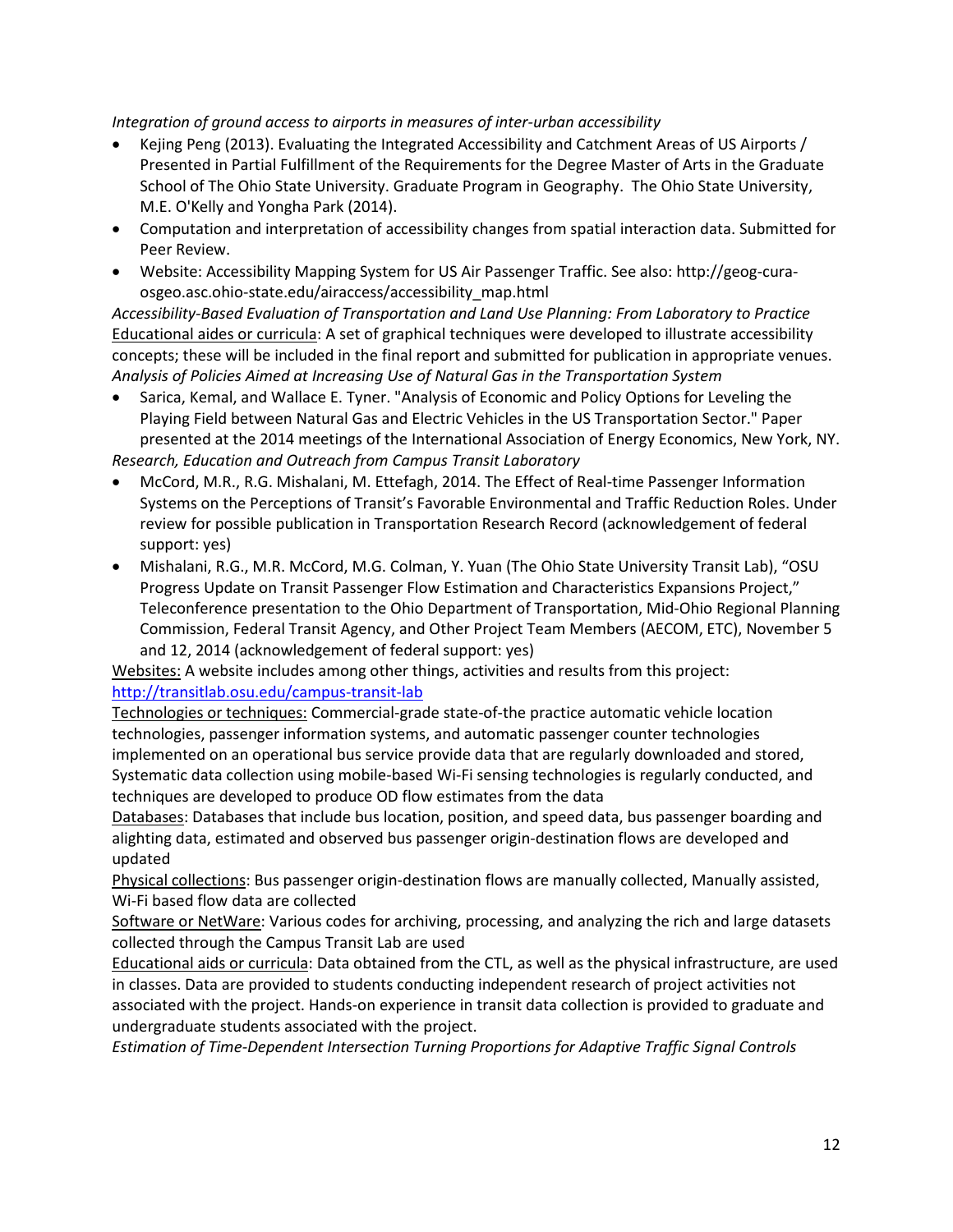• Hu, Shou-Ren and Liou, Han-Tsung, "Estimation of Time-dependent Turning Proportions for Urban Signal Controls," proceedings of the IEEE 12th International Conference on Intelligent Transportation Systems Telecommunications (IEEE ITST 2012)

*Driving Simulator Laboratory: Traveler Behavior Modeling and Interactive Experiments to Address Mobility and Safety Needs*

Websites: www.purdue.edu/drivingsimulator. The experiment website provides participants a brief description of the driving simulator experiment, an online survey, and an experiment registration and scheduling system

*Using Naturalistic Driving Performance Data to Develop an Empirically Defined Model of Distracted Driving*

- A PowerPoint presentation has been created and will be shared with peers at meetings/conferences TBD.
- A manuscript is in preparation and will be submitted to a peer-reviewed journal for publication *T-SCAN - Stationary LiDAR for Traffic and Safety Applications – Vehicles Interpretation and Tracking*
- Podium presentation at the NATMEC: Improving Traffic Data Collection, Analysis, and Use. June 29– July 2, 2014
- *Modeling CO2 Emissions as a Function of Transportation, Land-Use, and Regulation Variables*
- Mishalani, R.G., Goel, P.K., Westra, A.M., Landgraf, A.J., 2014. Modeling the Relationships Among Urban Passenger Travel Carbon Dioxide Emissions, Transportation Demand and Supply, Population Density, and Proxy Policy Variables. Transportation Research Part D: Transport and Environment, 33, 146-154.
- Databases: Transportation supply and demand, population density, environmental policy, and passenger travel related CO2 emissions in urban areas.
- Various codes for summarizing and analyzing the various datasets. Data: Urban transportation supply and demand, population density, environmental policy, and CO2 emissions data
- Models relating urban passenger travel related CO2 emissions to transportation demand and supply, population density, and environmental policy variables.

*Transit Origin-Destination (OD) Flow Estimation Considering Temporal Variations based on APC Data*

- Landgraf , A., Mishalani, R.G., Goel, P.K., McCord, M.R., 2014. Estimating Transit OD Flows using Boarding and Alighting Data: A Clustering-based Variational Bayes Method that Recognizes and Identifies Several Underlying Latent OD Matrices. Extended abstract submitted for possible presentation at and publication in the proceedings of the 13th International Conference on Advanced Systems for Public Transport to be held in Rotterdam, The Netherlands, 19-23 July 2015.
- Technologies, techniques: New techniques are developed that improve upon the estimation of transit passenger OD flows using APC data.
- Software: Various codes for applying the new estimation methods and for conducting the numerical and empirical investigations.
- Models: Model for better representing transit passenger OD flows considering clusters of flow patterns across bus trips.

#### **PART 3: PARTICIPANTS & COLLABORATING ORGANIZATIONS Partnership Organization Information**

*Truck Activity and Wait Times at International Border Crossings*

(1) Michigan Tech Research Institute (2) CEVA Logistics

(1) Ann Arbor, Michigan (2) Worldwide offices

(1) Financial support – No, In-kind support - Yes

*Accessibility-Based Evaluation of Transportation and Land Use Planning: From Laboratory to Practice*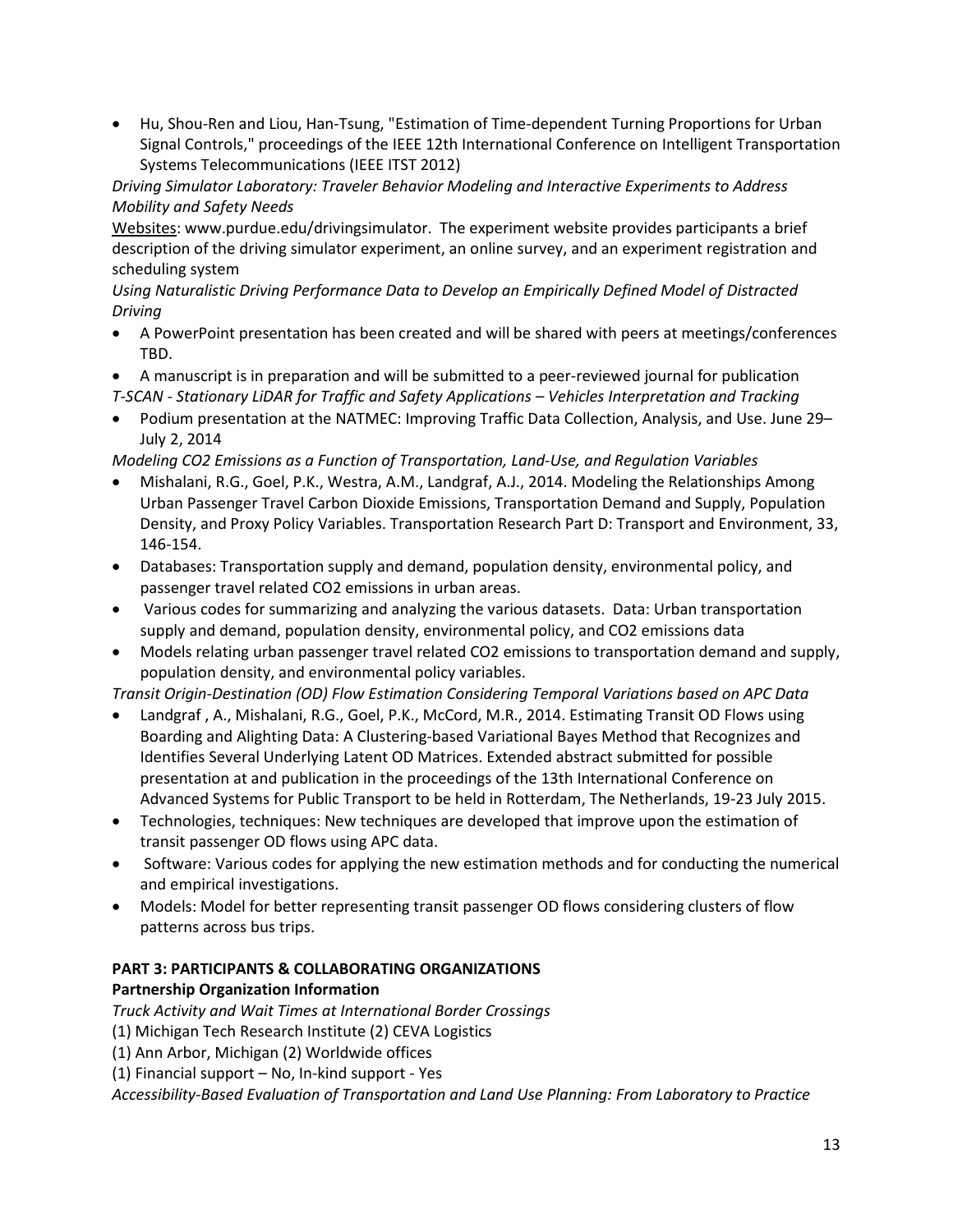Network on European Transport and Communications Activities Research, Netherlands, Support of conference.

*Research, Education and Outreach from Campus Transit Laboratory*

(1) The Ohio State University Department of Transportation and Traffic Management (2) Clever Devices (3) Ohio Department of Transportation (4) Mid-Ohio Regional Planning Commission (5) Central Ohio Transit Authority

(1) Columbus, Ohio (2) Woodbury, New York (3) Columbus, OH (4) Columbus, OH (5) Columbus, OH *Estimation of Time-Dependent Intersection Turning Proportions for Adaptive Traffic Signal Controls* National Cheng Kung University, Tainan City, Taiwan, Partial support for the students and equipment for the collaborating organization

*Field Data Based Data Fusion Methodologies to Estimate Dynamic Origin-Destination Demand Matrices from Multiple Sensing Technologies* 

Department of Civil Engineering, Indian Institute of Technology, Madras, India. Collaborative research. *Using Naturalistic Driving Performance Data to Develop an Empirically Defined Model of Distracted Driving*

University of Michigan Risk Science Center, University of Michigan, School of Public Health, Financial, collaboration

*MAPPING NEW MOBILITY BUSINESS, INNOVATION, AND EMPLOYMENT / OPPORTUNITIES IN MICHIGAN:*  NEXT Energy, 461 Burroughs St, Detroit, MI 48202

• SMART collaborates closely with NEXT Energy, Michigan's Clean Tech / Energy industry accelerator supported by MEDC. We have had ongoing discussions with NEXT Energy regarding this project and its value to Michigan. The nature of the collaboration has involved data sharing related to the Power Electronic Sector in Michigan, Clean Tech. Industry sector, and in-kind support related to staff time. We also collaborate with Michigan based NGO's including Michigan Environment Council and Trans4M, a coalition of Michigan based sustainable transport efforts.

*Transit Origin-Destination (OD) Flow Estimation Considering Temporal Variations based on APC Data* The Ohio State University Department of Transportation and Traffic Management, Columbus, Ohio, Financial support, in-kind support, and facilities and equipment.

# **Other Collaborators and Contacts**

### *Truck Activity and Wait Times at International Border Crossings*

Civil Engineering and Geography researchers collaborate on project activities, Michigan Tech Research Institute is a subcontractor and provide valuable services because of their close proximity to the border crossing facilities

### *Integration of ground access to airports in measures of inter-urban accessibility*

The PI is the Director of the Center for Urban and Regional Analysis (CURA), and our center is closely allied with the Center for Aviation Studies (CAS) here at OSU. The Director of the CAS (Seth Young) serves as an affiliated faculty member of CURA and was very helpful on this project at its starting stage. The PI has an active collaboration with a cluster of colleagues from The Federal University of Minas Gerais (UFMG) Belo Horizonte Brazil. These colleagues are primarily assisting on other related work, but the synergy between the two areas is important and may yield further developments. For example, some of the same data issues that arise in US air passenger transport are even more problematic in Brazil, and the need for comparative and expanded data sets is an interesting potential result of the collaboration.

*Accessibility-Based Evaluation of Transportation and Land Use Planning: From Laboratory to Practice* University of Michigan Mobility Transformation Center (support of conference), Network on European Communications and Transport Activities Research

*Analysis of Policies Aimed at Increasing Use of Natural Gas in the Transportation System*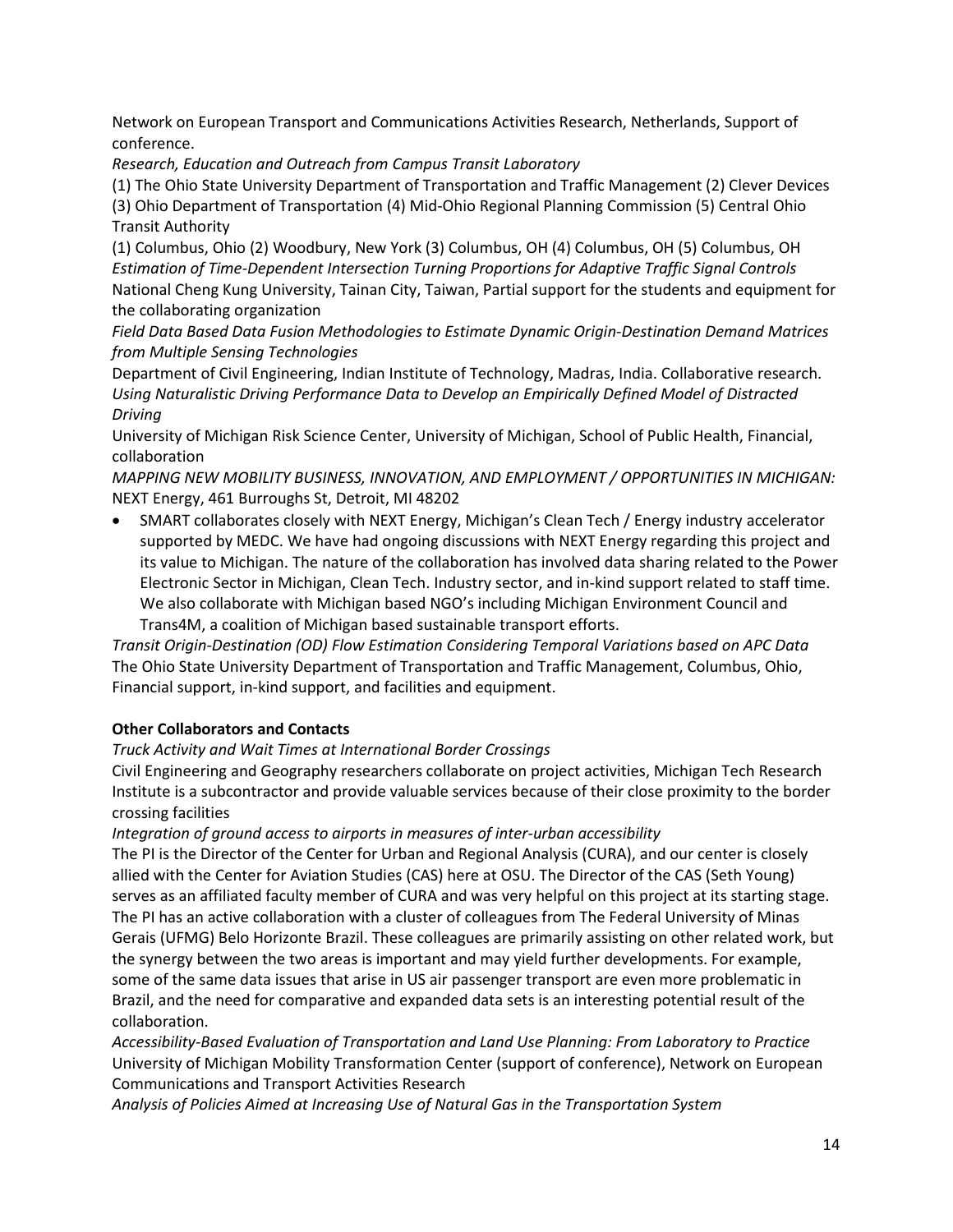Kemal Sarica, Assistant Professor, Department of Industrial Enginnering, Isik University, Istanbul, TURKEY, 90-216-528-7153, kemal.sarica@isikun.edu.tr

*Research, Education and Outreach from Campus Transit Laboratory*

Civil Engineering, City and Regional Planning, and Statistics researchers and students collaborate on various project activities. CTL researchers collaborated with environmental engineering researchers to develop a proposal, presently under review, to an external agency that would use CTL infrastructure. A faculty member at Tongji University uses CTL data for education and research purposes at his institution. NEXTRANS researchers are collaborating with same individual on activities of value to the project. CTL researchers collaborated with a company to develop and submit a successful proposal to a federal agency that will use CTL infrastructure. A faculty member at Tongji University (China) uses CTL data for education and research purposes at his institution. NEXTRANS researchers are collaborating with same individual on activities of value to the project.

*Estimation of Time-Dependent Intersection Turning Proportions for Adaptive Traffic Signal Controls* National Cheng Kung University, Tainan City, Taiwan

*T-SCAN - Stationary LiDAR for Traffic and Safety Applications – Vehicles Interpretation and Tracking* 

• Interdepartmental or interdisciplinary collaborations

• Collaboration with professor Kartik Ariyur from the School of Mechanical Engineering *MAPPING NEW MOBILITY BUSINESS, INNOVATION, AND EMPLOYMENT / OPPORTUNITIES IN MICHIGAN:* 

• SMART is supported by over 40 advisors representing the full range of departments, institutes, and initiatives related to sustainable transportation at the University of Michigan. This project is now also supported with an active URP project from Ford Motor Company. SMART collaborates on a regular basis with: \* the International Transport Forum of the OECD (Organization for Economic Cooperation and Development) \* the World Business Council on Sustainable Development \* the Global Clean Tech Cluster Association \* SLOCAT (A United Nations-affiliated network of sustainable transportation related initiatives worldwide). \* SMART also has its own global network of city leaders involved in the SMART Systems network, consisting of over 50 city leaders from 5 continents. Work maturing through this project will be presented for feedback to partner organizations listed above.

*Modeling CO2 Emissions as a Function of Transportation, Land-Use, and Regulation Variables*

- Civil Engineering and Statistics researchers and students collaborate on various project activities. *Transit Origin-Destination (OD) Flow Estimation Considering Temporal Variations based on APC Data*
- Civil Engineering and Statistics researchers and students collaborate on various project activities.

### **Part 4: IMPACT**

#### **Impact on the Development of the Principal Discipline(s) of the Program**

*Use of Comparative Efficiency Analysis to Optimize Transportation Infrastructure Maintenance Strategy* 

- Helping maintenance managers understand better how their systems work
- Allowing maintenance managers to review efficiencies of prior work
- Makes it easier for the maintenance managers to employ a more efficient resource allocation strategy in future maintenance periods
- Enables maintenance managers to establish efficiency guideline to estimate the outcome of a maintenance cycle

*Truck Activity and Wait Times at International Border Crossings*

Results from project activities provide unique information on times trucks incur when crossing two of the busiest and highest valued freight border crossings in North America

*Integration of ground access to airports in measures of inter-urban accessibility*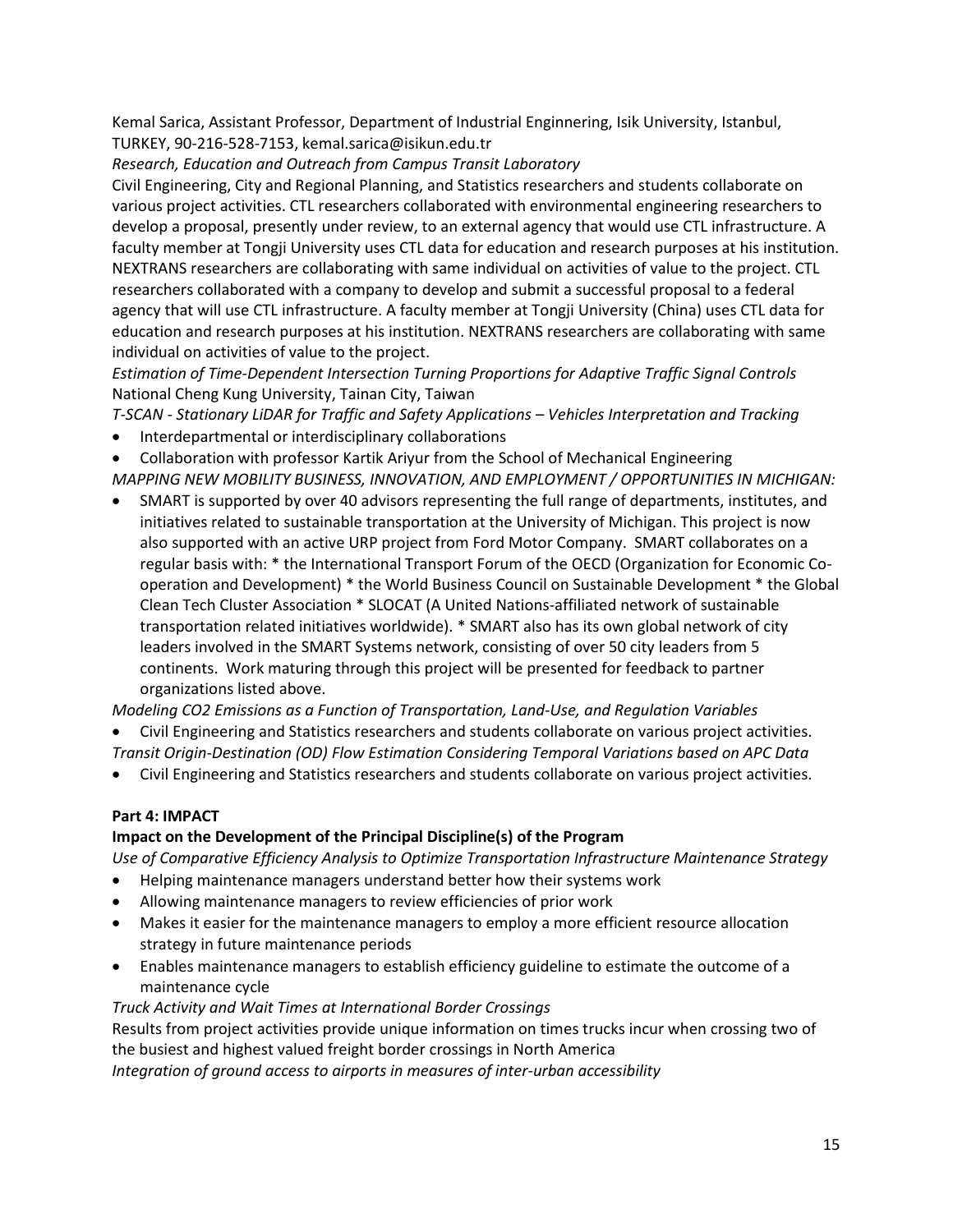Continuing expansion of a very traditional core topic for transport geography -- namely, aviation access and service. The integration of maps and GIS is a useful development. Interactive web mapping is an even more important tool that was not available in the past.

*Accessibility-Based Evaluation of Transportation and Land Use Planning: From Laboratory to Practice* Transportation and land-use planning: The project demonstrates approaches and implications of the mobility-to-accessibility shift.

*Analysis of Policies Aimed at Increasing Use of Natural Gas in the Transportation System* expansion of the base MARKAL model to include the EV and compressed natural gas vehicle technologies and policy options

*Research, Education and Outreach from Campus Transit Laboratory*

- Results from project activities add to the body of knowledge on transit travel behavior and transit operations and also motivate additional studies by the project research team and others. In addition, the results can inspire improvements in decisions taken by transit planners and operators that allow better transit service to be provided at lower cost.
- Successful implementation of course modules based on CTL activities, context, and data help promote the pedagogical use of "living laboratories" in Civil Engineering instruction.

*Estimation of Time-Dependent Intersection Turning Proportions for Adaptive Traffic Signal Controls* The developed ATSC model for mixed traffic flow conditions has a significant impact on urban signal control discipline.

*Field Data Based Data Fusion Methodologies to Estimate Dynamic Origin-Destination Demand Matrices from Multiple Sensing Technologies* 

- Introduce a new methodology to estimate dynamic OD matrices.
- Introduce a new statistical model to synthesize multiple sources of data.
- The new methodology synthesize multiple sources of data and thus provide better estimation than existing approaches

*T-SCAN - Stationary LiDAR for Traffic and Safety Applications – Vehicles Interpretation and Tracking*  Quantitative safety estimates and predictions will become possible because the availability of real data to test various hypotheses and meet specifications.

*Guaranteed LiDAR-aided Multi-object Tracking at Road Intersections*

Quantitative safety estimates and predictions will become possible because the availability of real data to test various hypotheses and meet specifications.

*MAPPING NEW MOBILITY BUSINESS, INNOVATION, AND EMPLOYMENT / OPPORTUNITIES IN MICHIGAN:* 

• The principle disciplinary groups participating in this project are urban and regional design and planning, and geospatial and relational data visualization. To this end, the techniques developed through this project to date include a number of novel methods not previously deployed in transportation economic planning as related to region system representation. We anticipate that this work will help to produce a context where the study of emerging industry sectors and related clean-tech clusters will be given greater attention in planning regional development, and specific policy development related to the promotion of regional industry clusters.

*Modeling CO2 Emissions as a Function of Transportation, Land-Use, and Regulation Variables*

• Anticipated project analysis and modeling results are expected to improve the understanding of the nature of the contributions of passenger urban travel to greenhouse gas (GHG) emissions, which in turn has the potential to inform transportation related policy-making aimed at possibly reducing such emissions.

*Transit Origin-Destination (OD) Flow Estimation Considering Temporal Variations based on APC Data*

• Anticipated project model and methods are expected to improve the richness and quality of transit passenger OD flows representation and estimation using APC data, which in turn has the potential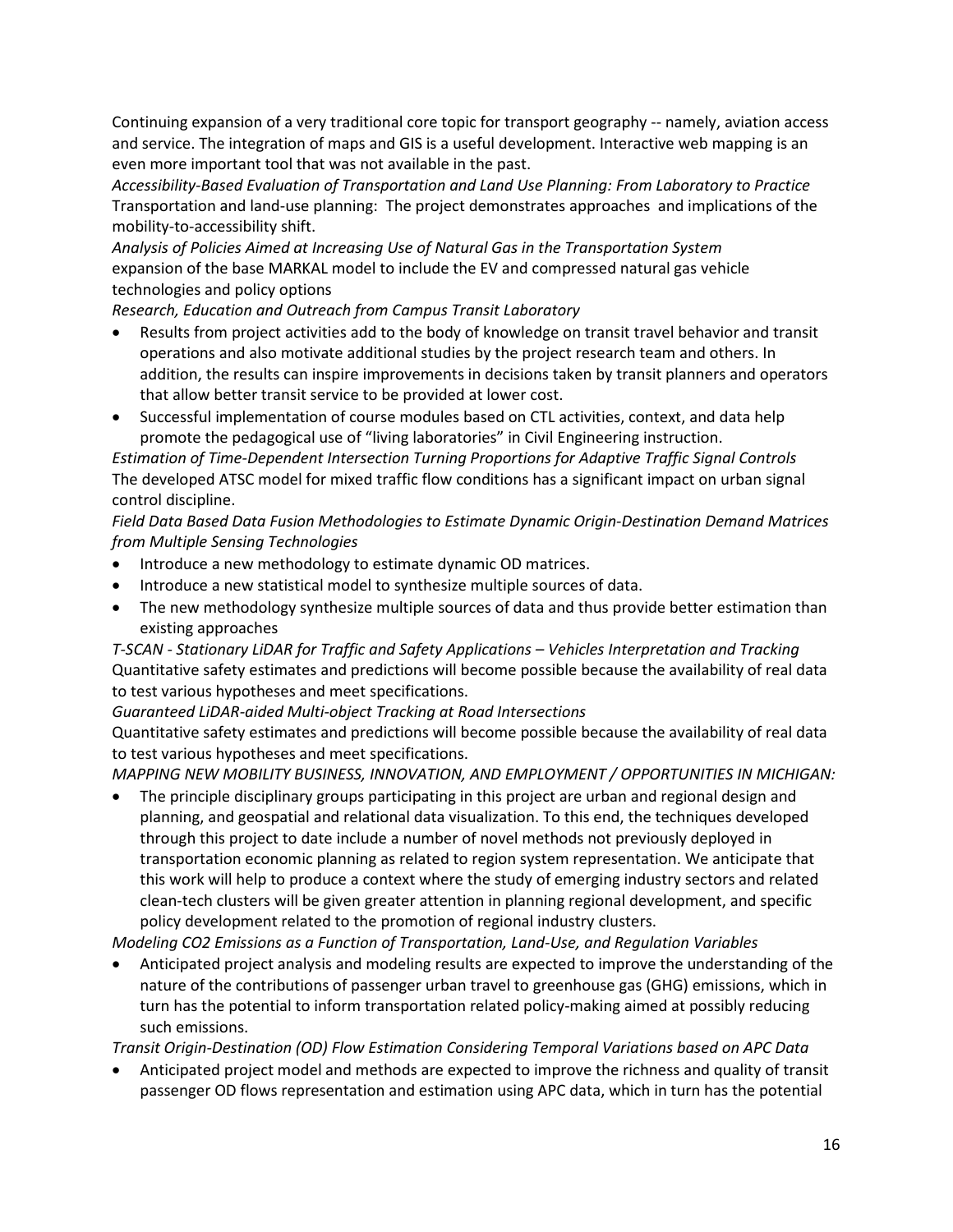to improve the planning for and design of transit services in urban areas carried out by metropolitan planning and transit agencies.

#### **Impact on other Disciplines**

*Truck Activity and Wait Times at International Border Crossings*

Collaboration among Civil Engineering and Geography researchers help the different disciplines better understand the use of geo-spatial and sensing technologies in addressing practical transportation issues *Integration of ground access to airports in measures of inter-urban accessibility* 

Collaboration with colleagues in Engineering is notable and has provided a very solid platform for continuing joint work and grant proposal writing.

*Research, Education and Outreach from Campus Transit Laboratory*

Collaboration among Civil Engineering, City and Regional Planning, and Statistics researchers help Civil Engineering and City and Regional Planning students better understand data analysis techniques and Statistics students work gain experience by working in an applied setting.

*Guaranteed LiDAR-aided Multi-object Tracking at Road Intersections*

The heuristic integration of data performed by computer scientists, such as in Google autonomous cars will be replaced by rigorous sensor integration with guarantees, likely using few and less expensive sensors.

*MAPPING NEW MOBILITY BUSINESS, INNOVATION, AND EMPLOYMENT / OPPORTUNITIES IN MICHIGAN:* 

• Key impact on other disciplines: we expect that the work produced through this grant project will be of particular significance to industry development and economic development (especially jobs / workforce development in a changing, urbanizing, technology-driven landscape). This type of visualization products produced through this effort has not been done before. Industry partners with whom the work has been shared have expressed interest and demand for application to other regional areas of study. We expect that this interest and demand will escalate relative to rates of urbanization and tipping points in the delivery of sustainable transportation.

*Modeling CO2 Emissions as a Function of Transportation, Land-Use, and Regulation Variables* Collaboration among Civil Engineering and Statistics researchers help Civil Engineering researchers better understand data analysis techniques and Statistics researchers gain experience by working in an applied setting.

*Transit Origin-Destination (OD) Flow Estimation Considering Temporal Variations based on APC Data* Collaboration among Civil Engineering and Statistics researchers help Civil Engineering researchers better understand data analysis techniques and Statistics researchers gain experience by working in an applied setting.

### **Impact on Transportation Workforce Development**

*Truck Activity and Wait Times at International Border Crossings*

- One graduate student used data to develop quantitative models
- One graduate student successfully completed an MS thesis based on the project data and research questions
- One graduate student with good geo-spatial background was introduced to a new application area *Integration of ground access to airports in measures of inter-urban accessibility*

Training two MA level students. Collaboration and research writing with PhD advisee. MA student Kejing Peng now works for Microsoft and provides technical support to OSU on the site he developed. *Research, Education and Outreach from Campus Transit Laboratory*

• Three graduate students and five undergraduate students regularly collected passenger flow information on CTL buses using manual methods and a Wi-Fi based sensing technology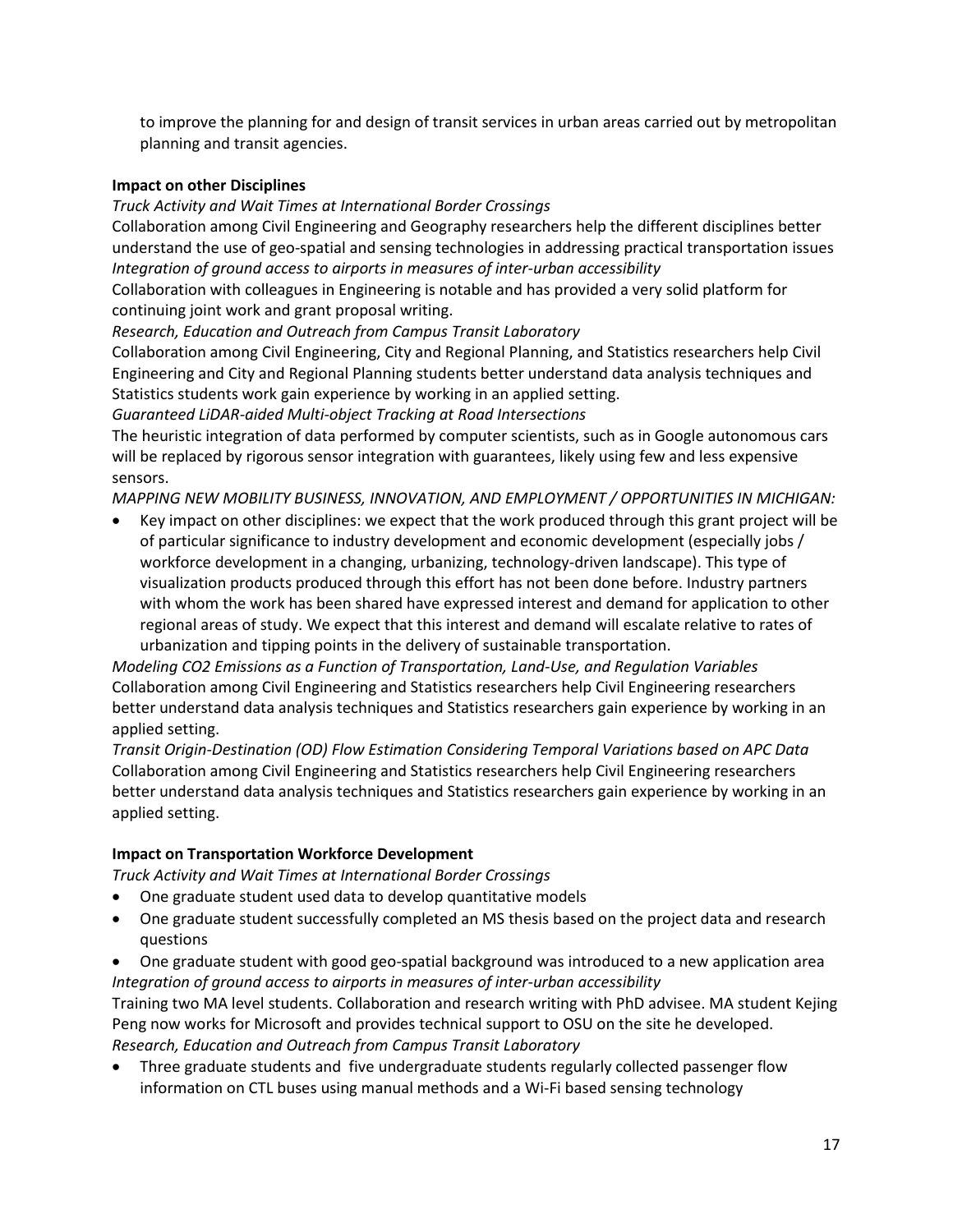- Three graduate students regularly processed and analyzed automatically collected CTL data.
- Over 130 students used CTL data and CTL infrastructure for course assignments
- An undergraduate student previously working with the CTL participated in a transportation-related summer internship with the German Academic Exchange Services (DAAD-RISE) program.

*Field Data Based Data Fusion Methodologies to Estimate Dynamic Origin-Destination Demand Matrices from Multiple Sensing Technologies* 

Graduate students were provided the opportunity to work in the domain of mathematical modeling and traffic simulation, data fusion, statistical model, and route choice behavior.

*T-SCAN - Stationary LiDAR for Traffic and Safety Applications – Vehicles Interpretation and Tracking*  Will facilitate data collection and several types of studies such as: pedestrian-vehicle interaction studies; traffic signals studies and intersection performance evaluation among others.

*MAPPING NEW MOBILITY BUSINESS, INNOVATION, AND EMPLOYMENT / OPPORTUNITIES IN MICHIGAN:*  Potential impacts of this research include identification of emerging industry sectors and opportunities for entrepreneurial initiatives, identification of gaps in industry cluster assembly that point to both corporate opportunities, and specific workforce development needs. This work may also ultimately inform policies supporting specific policy support to produce personnel in-state to staff emerging job production opportunities.

*Modeling CO2 Emissions as a Function of Transportation, Land-Use, and Regulation Variables* One PhD student works directly with urban transportation supply and demand, population density, CO2 emissions, and policy data to identify patterns and relationships pertinent to transportation policymaking.

*Transit Origin-Destination (OD) Flow Estimation Considering Temporal Variations based on APC Data* One PhD student works directly with APC data and applies data to solve a pertinent transportation flow estimation problem.

#### **Impact on physical, institutional, and information resources at the university or other partner institutions**

*Truck Activity and Wait Times at International Border Crossings*

This project results in the amassing of a large and unique dataset on truck times when conducting multiple activities at two major border crossings

*Integration of ground access to airports in measures of inter-urban accessibility* 

• The Center for Urban and Regional Analysis continues to provide a visible link for air passenger and aviation research. [http://cura.osu.edu.](http://cura.osu.edu/) The air access map is here: http://geog-curaosgeo.asc.ohio-state.edu/airaccess/accessibility\_map.html. The larger international / national visualization project for T-100 style data is here called "Sky Explorer:" http://geog-curaosgeo.asc.ohio-state.edu/t100/web/main.html.

*Research, Education and Outreach from Campus Transit Laboratory*

- The Ohio State University Campus Transit Lab is a unique living laboratory that is used for research, education, and outreach. This project makes a major contribution toward providing the physical and human resource infrastructure required to develop, sustain, and take advantage of the laboratory.
- CTL results in the amassing of large datasets relating to transit passenger flows, transit vehicle operations, passenger information systems, and transit user and non-user perceptions and attitudes towards transit services.

*MAPPING NEW MOBILITY BUSINESS, INNOVATION, AND EMPLOYMENT / OPPORTUNITIES IN MICHIGAN:*  Currently, the project has led to sharing of database information between Planning, engineering and business units at the University of Michigan, and several meetings to discuss methodological variations between disciplinary practices. Database organization, structure and access has been informed through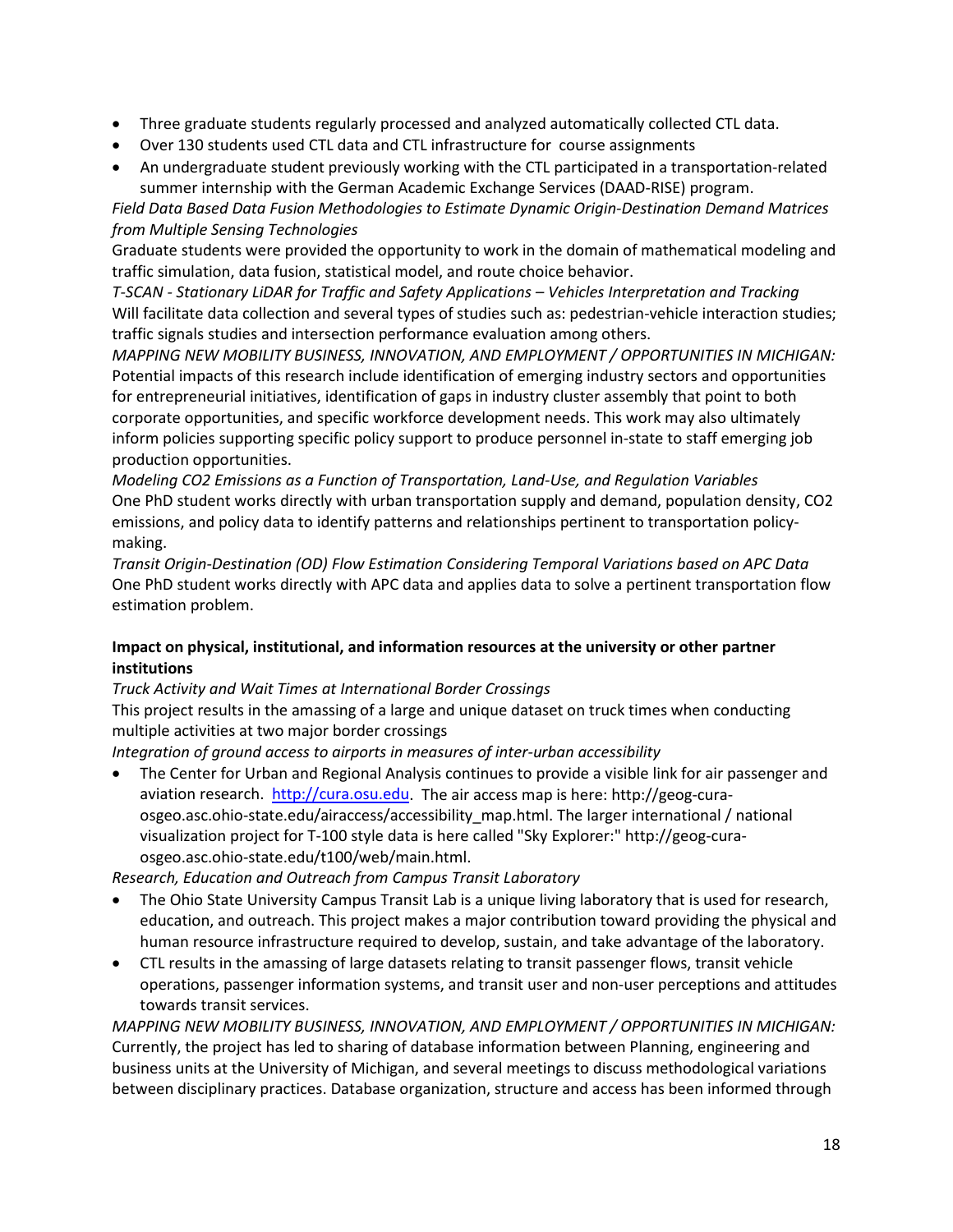these exchanges. We anticipate that through this project, new database structures related to clean-tech industry clusters will be produced, and that gaps in data acquisition (specifically for non-traded private agents in these sectors) will be identified.

*Modeling CO2 Emissions as a Function of Transportation, Land-Use, and Regulation Variables* A unique database that combines data from multiple sources spanning urban areas around the world is amassed and integrated in a consistent manner.

*Transit Origin-Destination (OD) Flow Estimation Considering Temporal Variations based on APC Data* Project activities rely on The Ohio State University Campus Transit Lab. The value of CTL to this project helps motivate and justify the provision of physical and human resources to develop, sustain, and continue to take advantage of this living lab. The estimation results arrived at could contribute to improved planning for and designing of transit services, both on campus and eventually more broadly in Columbus and other cities if the model and methods are adopted.

#### **Impact on Technology Transfer**

*Truck Activity and Wait Times at International Border Crossings*

• Efforts are ongoing to communicate results to prospective stakeholders

- *Research, Education and Outreach from Campus Transit Laboratory*
- Amassed data are already leading to results of research and practical value that are communicated via presentations and publications. Ways to broaden this communication are being explored. *Field Data Based Data Fusion Methodologies to Estimate Dynamic Origin-Destination Demand Matrices from Multiple Sensing Technologies*
- The results from this study will provide public sector transportation agencies a robust methodology that can synthesize multiple sources of data and thus provide more convincing results of dynamic origin-destination estimation. Provide an alternative to transportation planning agencies to obtain the dynamic OD information with relatively low cost. The technical method can contribute to a wide range of applications in transportation planning practice.

*MAPPING NEW MOBILITY BUSINESS, INNOVATION, AND EMPLOYMENT / OPPORTUNITIES IN MICHIGAN:* 

• Currently, we have not identified specific products that we will be pursuing through disclosure and patent protection; however, the project may lead to new software development. While this is a potential in the work, we have been focusing on methods and are not yet at the stage to develop specific code to automate actions related to the visualization process. The digital automation processes for visualization we are beginning to develop may have value for tech transfer, in particular, as a method, and possible plug-in for ESRI products. Once ready beyond the beta phase, we anticipating disclosing the process through U-M Tech Transfer, and meeting to discuss development options with ESRI.

*Transit Origin-Destination (OD) Flow Estimation Considering Temporal Variations based on APC Data* The estimation results arrived at are also expected to contribute to improved planning for and designing of transit services more broadly in Columbus and other cities if the model and methods are adopted.

### **Impact on Society beyond Science and Technology**

*Truck Activity and Wait Times at International Border Crossings*

The overall project is focused on improving freight flow across international borders, which is essential to international competitiveness

*Integration of ground access to airports in measures of inter-urban accessibility* 

The web data sets provide excellent teaching examples for course work in Transport Geography. *Accessibility-Based Evaluation of Transportation and Land Use Planning: From Laboratory to Practice* The goal is a transformation of the way transportation and land use planning are performed. These have been shaped by mobility frameworks that poorly represent transportation's fundamental purpose.